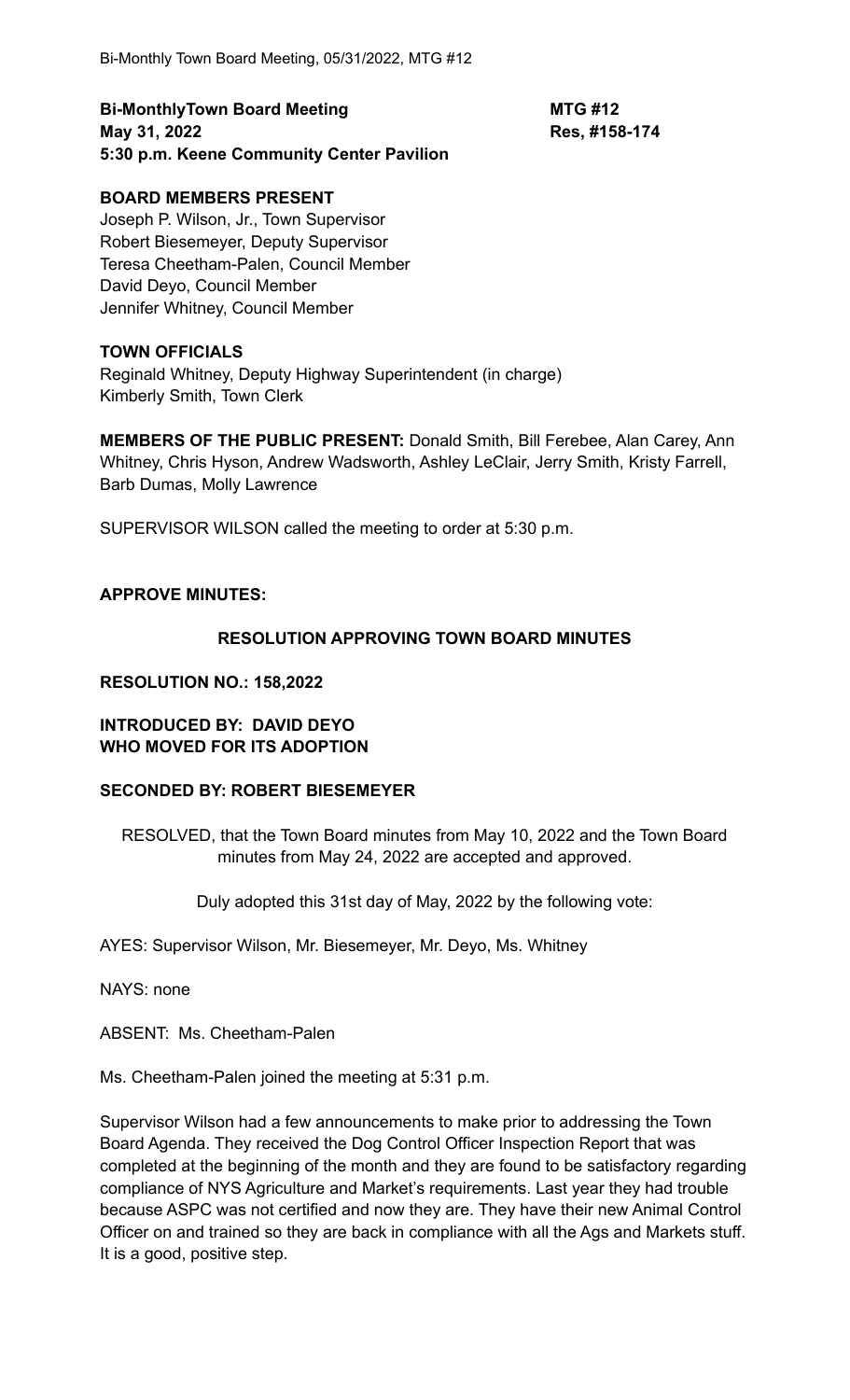Supervisor Wilson addressed the topic of the grass and the mowing. He stated that he knows that was a touchy thing this weekend. He stated that it was interesting to see the response. Some people responded in a positive and helpful way. Sheila Ferebee went and mowed the Keene Library lawn. He asked Bill Ferebee to please pass along his thank you to her. That was a community oriented way to respond. Scott Purdy was out at the soccer field. He mowed the soccer field so that the kids could play. They did not ask for anything. They didn't ask for a thanks or gas money or anything. They just did it. That was very nice to see.

Supervisor Wilson continued to discuss the issue stating that others' responses were in direct contrast to it with their behavior on Nextdoor Keene. He thought it was unfortunate to see people attacking a Town employee who is out on FMLA leave right now. There was a big difference on how residents responded to the situation.

Supervisor Wilson thanked Sheila Ferebee, Scott Purdy, and also Jerry Smith. He stated that Mr. Smith spent Friday evening, a bunch of time on Saturday as well as today trying to fix the water at the Cemetery. They are still working on trying to get the water turned on there with air locks and other issues that need to be addressed. He really appreciates that type of community response from the people that stepped up and lent a hand to help the town when they needed it with mowing.

Supervisor Wilson discussed the Asset Management Plan. He explained that the Ventrac mower is broken and has been waiting for parts for 5 weeks. It was due to be replaced. He also explained that the bigger tractor that normally pulls the bat wing is busted. Reggie is going to truck it to be repaired, but they have no idea how long that repair will take. That equipment was due to be replaced 2 years ago. There was not much Board enthusiasm about replacing these items. Last week Supervisor Wilson chose to have the Veteran's Park and the Cemetery mowed for Memorial Day. Marcy Field had been mowed prior to the Kioti breaking. He explained that if he had made the opposite decision, and mowed Marcy Field instead, there would be different faces at the meeting angry. It was a tough decision. Supervisor Wilson gave examples of how long it takes to mow Marcy Field depending on which equipment was operational. He asked for the Town Board's perspective on the issues and then wanted to open it up to the audience.

Mr. Biesemeyer spoke and stated that he reached out to the company repairing the Ventrac. They did not have an anticipated repair date, but the cost of the repair is \$3,500.00. He asked them about possibly purchasing a new machine and trading the Ventrac. They had a fairly new machine that they could sell for \$24,000.00, but they would only give \$4,000.00 for the trade-in of the Ventrac, and that would only be after the town pays for the \$3,500.00 repair. So, that is not an option. He also reached out to Ryan Hall after trying to come up with a solution. Mr. Biesemeyer thinks they should get the Ventrac fixed, and to farm out the mowing. Perhaps go out to bid for a weekly fee that it would cost. As far as the equipment goes, the town does not have an internal way of maintaining it and they tend to spend a fortune on buying it and then fixing it. That Ventrac had an engine repaired in it two years ago, and they have only owned it for four years. He thinks it would have been better to get two separate pieces of equipment; one for mowing and one for plowing. That puts over 1,000 hours per year on that equipment which requires serious maintenance and upkeep. He stated that other towns farm out their mowing. They could start with Marcy Field and the Community Center this year and then add the Cemeteries next year. He stated that Ryan gave him a reasonable price, that he won't share publicly, to do those two areas for this year, and that next year he could take on the Cemeteries as well. He would use his own equipment but would request the use of the bat wing, which he would tow with his own tractor. In the short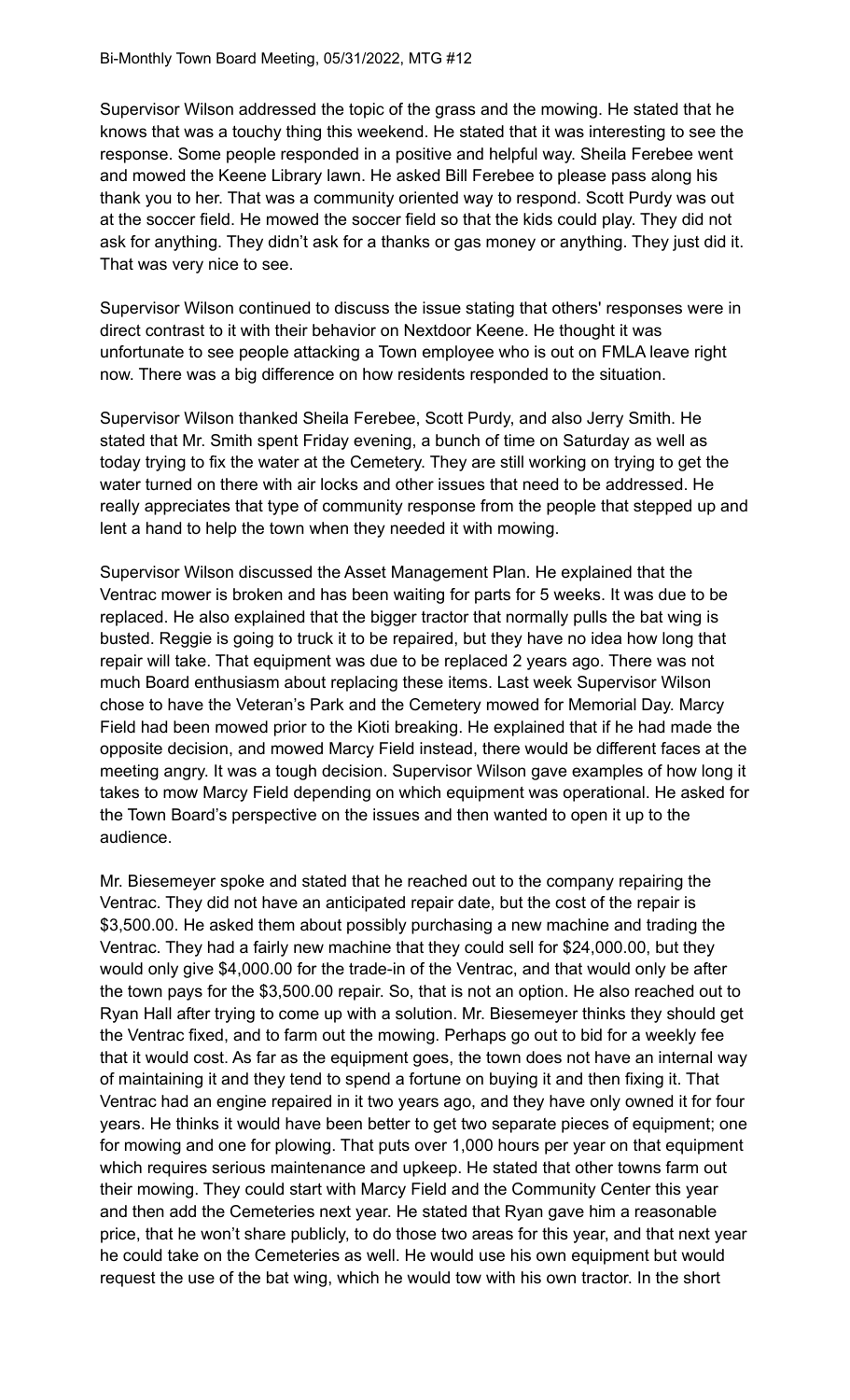term, Mr. Biesemeyer thinks this is the direction the town needs to move in because they do not have any equipment. They have nothing to mow with.

Ms. Whitney asked what they are doing with the two employees that they have.

Mr. Biesemeyer responded that one is on paternity leave until August. He thinks this year they have a contractual obligation for it. There is Bronson, who is part-time, to fill in for Roger's full-time position. They had no control over Roger being out during mowing season. He recommended that when it comes to the next budget season that they decide if they need two employees if they are going to choose to farm out for mowing.

Mr. Deyo spoke and stated that he thinks Mr. Biesemeyer is correct. He stated that he doesn't know if they have the time to put it out to bid. In the short term it needs to be done. He has hated going into the public for the past 3 days because he had no idea that they had all of this equipment that was not working. He went to the Valley Grocery and felt like people were going to start throwing things at him because he didn't have answers, but he didn't know. His own family came home from the Farmer's Market and told him that there was someone there in a wheelchair that couldn't get around because the grass was twelve inches high. It is embarrassing. It is disgraceful and he thinks that if Ryan can get it done by the weekend that they should hire him and then put it out to bid. We don't say what that is, but we need it done, period.

Ms. Whitney asked for clarification of what equipment they have that works.

Supervisor Wilson stated that they have the zero turn, which works in the Cemetery, and the John Deere, which is an older machine that would take 3 days to do Marcy Field.

Mr. Deyo asked if the town did any mowing today.

Supervisor Wilson stated no, that T.J. wasn't in today.

Ms. Whitney asked if with those two mowers, could they slowly get it done by the weekend.

Mr. Biesemeyer stated that you don't want to take the zero turn to Marcy Field and risk ruining that. He asked to go into Executive Session to discuss the quote that Ryan gave him and decide whether or not to just get it done.

Ms. Cheetham-Palen asked for a chance to speak. She stated that she is hearing a couple of things. If they had their two employees, one of which is on a leave which is a legal leave, but if they had them and they had all of their equipment working they would be able to do the mowing appropriately. But they don't have that. So, she doesn't want to blame employees right now. As far as equipment, if they have equipment down and it's taking five weeks to get parts it seems like it is out of their control. But she agrees, they need to do something in the short term to get things mowed. But she doesn't think that they should be saying they are going to be getting rid of employees. She doesn't think it's appropriate to say that.

Mr. Deyo stated that they weren't saying that.

Ms. Cheetham-Palen stated that it was implied.

Supervisor Wilson asked Jennifer if she wanted a chance to speak.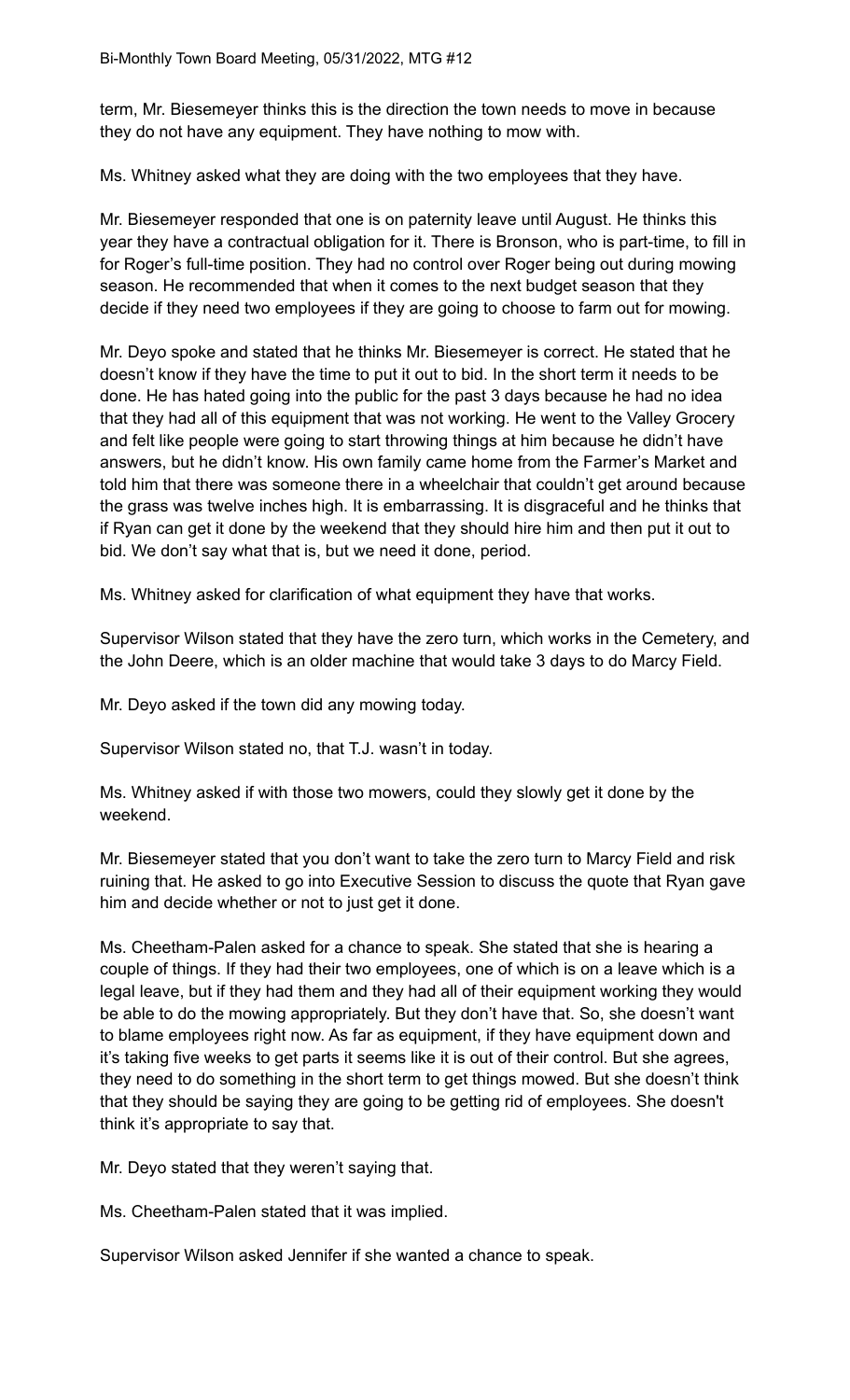Ms. Whitney stated that she doesn't know why they can't just take the equipment that they have and just peck away at it.

Supervisor Wilson mentioned Marcy Field and Ms. Whitney stated, to mow where the Farmer's Market is. Supervisor Wilson said that they will always be behind with only one person and using a slow machine. That is the issue. Mowing the Cemeteries is a big commitment even when they are fully staffed. It takes three full days for two full-time people to do the Cemeteries. It's a lot of work up there because of the headstones. If Bronson can keep up with that now that it's set and T.J. is going to have to just mow all the time that he is here. That will be it and then we will still fall behind at something.

Mr. Biesemeyer stated that it's unrealistic to think that T.J. is going to do that. That's not going to work.

Supervisor Wilson stated that in the short term if they do, as an emergency, let someone do it, they would still need to go out to bid.

Mr. Biesemeyer stated to check with Liam, Town Attorney.

Supervisor Wilson said that it is in the Procurement Policy.

Mr. Biesemeyer said that for an emergency they could get someone.

Supervisor Wilson agreed and said yes, that's what he meant.

Ms. Whitney asked why they were choosing Ryan.

Mr. Biesemeyer stated that Ryan is familiar with it. But if they want to reach out and try to find someone else, that's fine. But he does know that Ryan has done it one hundred times before when he worked for the town. He is very familiar with what it requires and we don't have time.

Supervisor Wilson spoke and stated that T.J. works for Ryan, so then people are going to be asking why Ryan is getting paid to have T.J. mow our lawns.

Mr. Biesemeyer stated that he was throwing it out there. It was the best idea he could come up with. He stated that he called T.J. over the weekend and asked him why he didn't mow Marcy Field for the Farmer's Market, and T.J. told him that he didn't know it was the Farmer's Market. He didn't know it. It's not his fault. The other concern about Marcy Field not being mowed is the ticks. There is that issue. And the Cemetery. He heard from several people that they wanted to go up there and bring flowers to the graveside, and no water. He asked around. It's a 2,000 gallon tank that is gravity fed, so obviously it is air bound. There is no mechanical maintenance. He said that you need to start near the tank, open the spigot, if water comes out you work your way down. Correct, Jerry?

Jerry Smith, Cemetery Sexton, responded and said yes. He stated that they did that today.

Mr. Biesemeyer stated that he has seen where other people have needed to take a shopvac and hook it on. It seems to him, since there is water in the tank (the highway department verified that there was) that it has to be air bound.

Supervisor Wilson spoke and said that they were getting off track.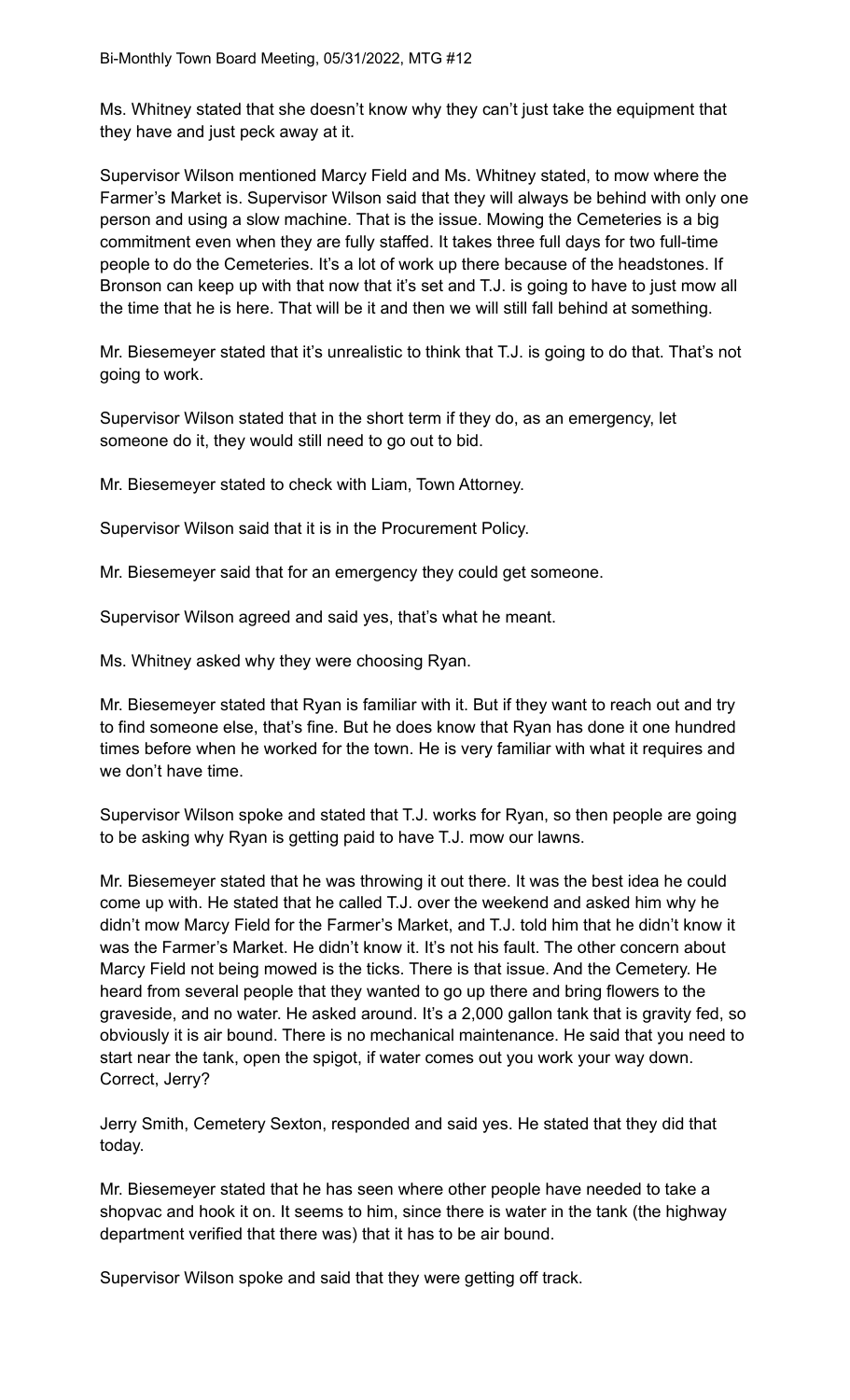Mr. Biesemeyer stated that now T.J. will have to deal with that tomorrow.

Supervisor Wilson stated that he is going to get Savana to help him. He and Jerry already did all of the things that Bob was talking about. He found a broken pipe and Jerry found two, so they may need to replace some pipe up there.

Jerry Smith stated that they have to replace all of the pipe. They have too many small pieces.

Mr. Biesemeyer stated that T.J. is the only one they have to do this. Savana, he doesn't know……

Supervisor Wilson said that he is going to have Savana help put some pressure to it. They got water to the first spigot but they can't get it past there. Back to the mowing, if he had T.J. mowing, and had him work on Saturday to get the field ready, he would need to use the John Deere, the old machine.

Andrew Wadsworth, highway employee, asked how long it takes to mow with the Ventrac.

Supervisor Wilson explained the times: 3 hours with the bat wing, 9 hours with the Ventrac, and the John Deere…

Mr. Wadsworth stated that the John Deere and the Ventrac have the same size deck.

Supervisor Wilson explained that the John Deere is belt driven and it just doesn't put the power to the mower.

Mr. Wadsworth stated that back when he used to work for Bill (Ferebee), it would take him 20 minutes to mow the whole inside of the oval, then 15 to 20 to mow around the Holt House, then an hour to do the air strip.

Supervisor Wilson stated that maybe they should have him do it then.

Mr. Wadsworth stated that he was just saying that the machine is a capable machine, and it's a machine that is not being used.

Supervisor Wilson stated that it's just a lot of space and that is the machine they have been using.

Jerry Smith asked about leasing a tractor and having T.J. do all the mowing.

Ms. Biesemeyer stated that once they see what it costs to have it farmed out, they have to see the numbers.

Supervisor Wilson stated that they did look for a farm tractor.

Ashley LeClair stated that then they are spending money on paying someone.

Mr. Biesemeyer stated that he is just one voice. If he were king, he would do it. But he's not.

Ms. Whitney asked if the highway could help out in the interim for one time. Reggie Whitney stated that they could not right now.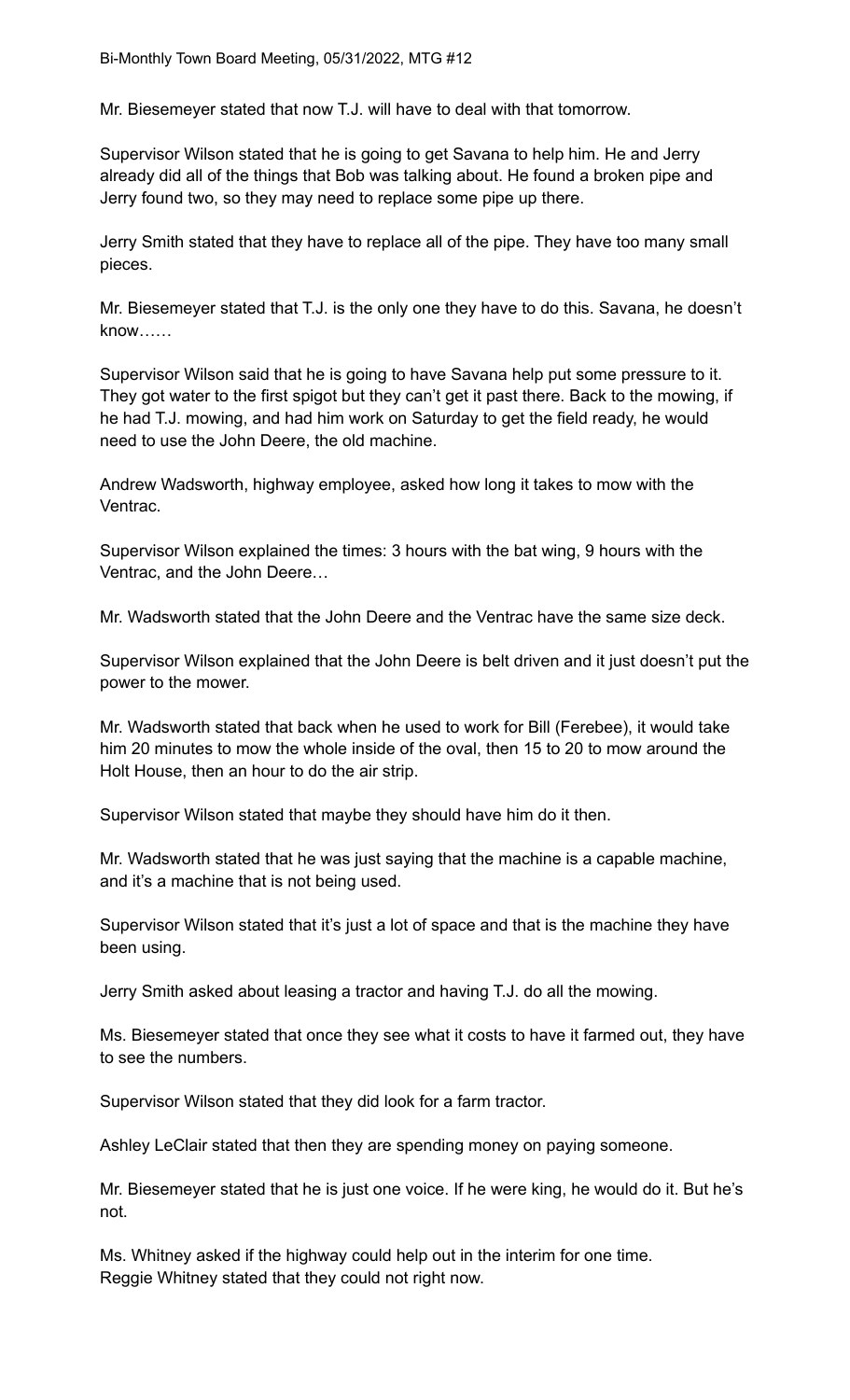Supervisor Wilson stated that they are picking up sand right now.

Ms. LeClair stated that even if they could, they do not have equipment to be able to.

Ms. Whitney asked about using the equipment that Mr. Wadsworth was just talking about.

Mr. Wadsworth stated that he used that machine a lot. When he worked for Bill the bat wing was stuck in the hangar and he had to work on it for about a week. Him and Sean used to use a 50" cut and a 60" cut on Marcy Field and they would be done well before 2:30.

Mr. Biesemeyer explained how far behind all the mowing is. The Cemetery, the Community Center field, Marcy Field, there is just so much that all needs to be done.

Supervisor Wilson stated that he does think that they should contract for mowing but they should do it by the bid process.

Mr. Deyo asked if they could get bids by Friday. They can't go through another Farmer's Market without the field being mowed or he won't be able to show his face in town.

Supervisor Wilson wanted the public to take a deep breath and see how much T.J. can get done with the mower as Andrew has suggested, knowing that it isn't going to look perfect. Let's see if we can put a dent in it before we rush out to do a contract for it. If we don't get it done, then we know we have to take more severe steps. He asked the public to have a little bit of understanding and to refrain from attacking town employees on Nextdoor Keene. Give us a chance. This is something that we have got to work through. He asked if Bob was okay with that.

Mr. Biesemeyer asked for clarification. Does he want to just do nothing and wait and see what T.J can do?

Supervisor Wilson said yes. Marcy Field and the Community Center Fields need to be done.

Ms. Whitney said the Farmer's Market field first.

Supervisor Wilson said that he would rather have them do the Community Center first and then do Marcy Field on Saturday so that it is ready for the Farmer's Market on Sunday.

Jerry Smith asked why the Farmer's Market is so important. The town doesn't get any money for it.

Supervisor Wilson stated that it's for the image and Mr. Deyo stated that they get \$2,500 from the Farmer's Market.

Mr. Biesemeyer stated that you can't enter into a contract with them and then let the grass grow high where they want to set up tents.

Supervisor Wilson asked if the Town Board Members are okay and if the public is okay with seeing how it goes to try and get caught up with the soccer fields and Farmer's Market.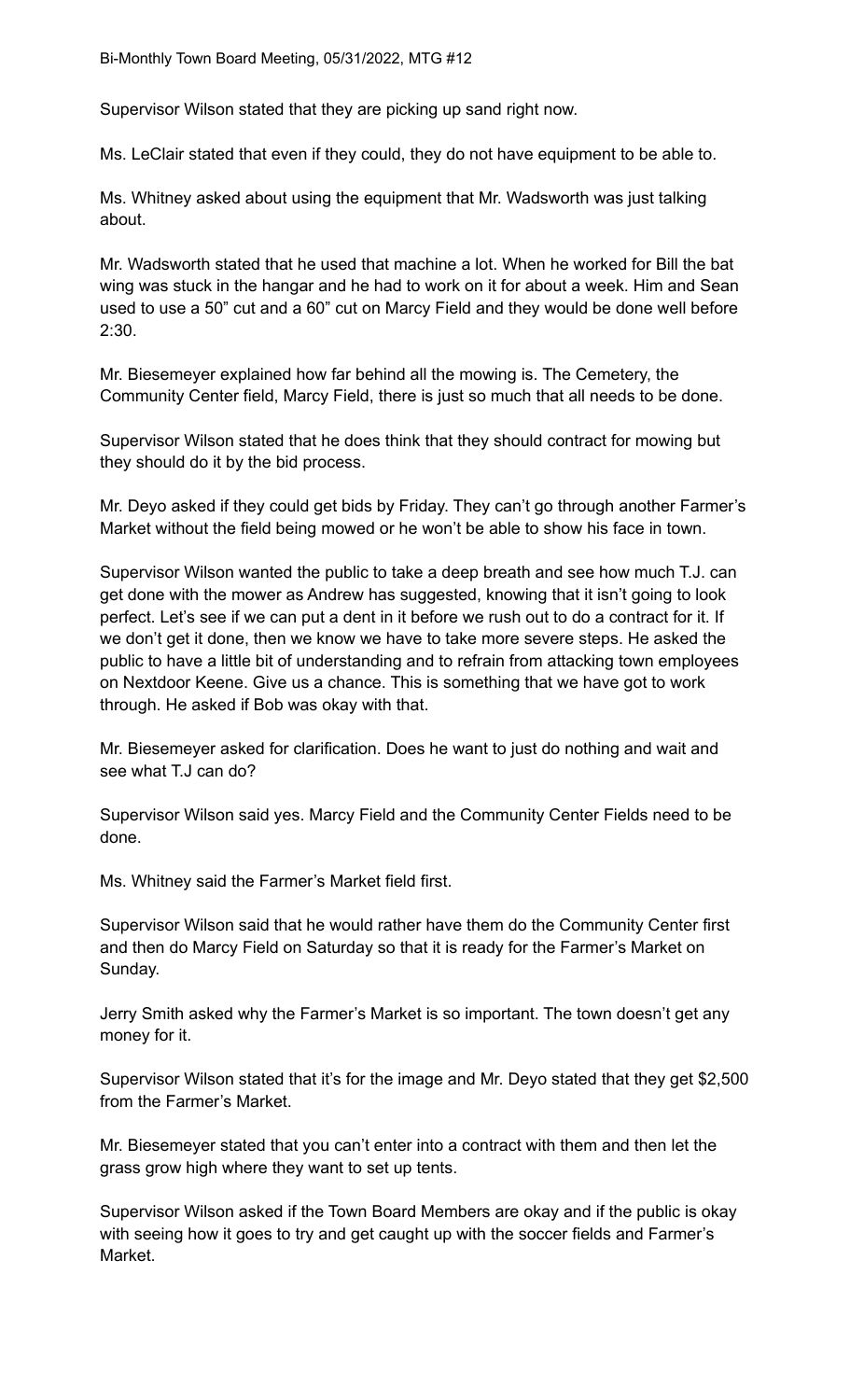Kimberly Smith, Town Clerk, stated that she had an opinion. It is a mixture of what Bob is saying and what everyone else is saying. What if you move forward with trying to get caught up right now, but if you know you are going to be down a person all the way through August, still go out to bid. That way you can already have bids in, and if you decide that you need to bid out, you will already have bids received. Then you don't have to wait until you are behind again to go out to bid. That's just a recommendation.

Kristy Farrell, resident, stated that she agreed with Kim. She asked how do they move forward and why wouldn't they ask for bids right now.

Supervisor Wilson stated they were doing one step at a time here. He asked the Board if they wanted to move forward with trying to see what T.J. can get done.

Mr. Deyo stated to go ahead with T.J. but that he agreed with Kim and that they should at least get the bids in hand. They can always say no to them.

Supervisor Wilson spoke and stated that a second piece, before they move to that, is if they continue to repair the equipment and do they replace the Ventrac.

Mr. Biesemeyer stated that they are committed to repairing the Ventrac. They cannot leave it there.

Supervisor Wilson said imagine in January and that machine breaks down again and we are not replacing it. It is scheduled to be replaced.

Mr. Biesemeyer stated that they are not replacing it with another Ventrac.

Ms. Whitney asked if it was being maintained properly.

Supervisor Wilson stated yes, it was just getting used a ton.

Jerry Smith stated that the sidewalks in the Valley are not the greatest to use it on.

The Town Board Members discussed what to do with the two broken pieces of equipment. The Ventrac is already at the shop and they will continue with the repairs. The other machine will be loaded up and brought for repairs tomorrow.

Barb Dumas, resident, spoke and stated that if they are saying it is up for replacement, does the town have funds and a plan to replace it, and what is the timeframe for that.

Supervisor Wilson responded by saying that is the Asset Management Plan. They were supposed to replace the Kioti in 2020, but....let's wait, let's wait, let's wait. The Ventrac was originally scheduled to be replaced last year but we tried to get one more year out of it, so now we have it on to replace this year.

Ms. Dumas spoke and stated that maybe they should stop waiting.

Supervisor Wilson agreed, but the Board keeps saying not to replace machines.

Ms. Dumas stated they should repair the machines now, but make a plan to replace it. Supervisor Wilson stated that's what is in the Asset Management Plan and that's what he budgets for.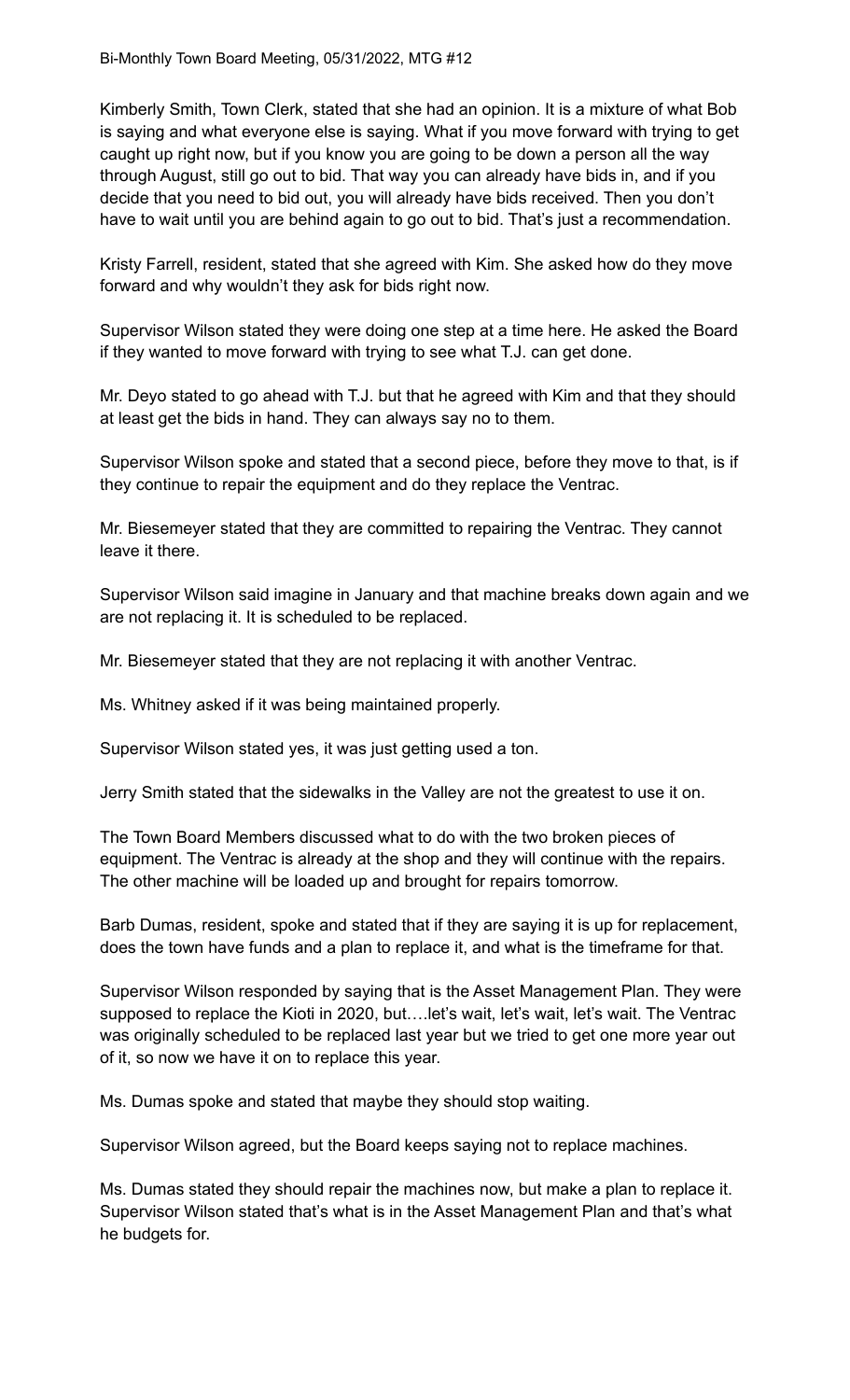Mr. Biesmeyer stated that they bought a bunch of new equipment four years ago, and the Ventrac needed a new engine after two years, and now it needs a \$3,500.00 repair. It is practically worthless on a trade.

Supervisor Wilson stated that the first step is to get them repaired since they have nothing to use to get the lawns mowed. Next, they need to decide about going out to bid. What are they going out to bid for? The field and the Community Center?

Mr. Biesemeyer stated yes, for this year.

# **RESOLUTION TO GO OUT TO BID FOR WEEKLY MOWING**

### **RESOLUTION NO.: 159,2022**

# **INTRODUCED BY: ROBERT BIESEMEYER WHO MOVED FOR ITS ADOPTION**

### **SECONDED BY: TERESA CHEETHAM-PALEN**

RESOLVED, that the Town Board approves going out to bid for the mowing of Marcy Field and the Keene Community Center grounds for weekly mowing, as needed, for the remainder of the 2022 calendar year.

Duly adopted this 31st day of May, 2022 by the following vote:

AYES: Supervisor Wilson, Mr. Biesemeyer, Ms. Cheetham-Palen, Mr. Deyo, Ms. **Whitney** 

NAYS: none

#### Discussion prior to the vote:

Ms. Cheetham-Palen clarified that the bid was not for the whole summer, it was for week to week. That way if they get the equipment back and can resume doing it, it may not be needed.

Ms. Whitney asked for clarification that it means they have Bronson and T.J. do the Cemetery since they are not bidding that out.

Supervisor Wilson asked for clarification on the Community Center portion of the bid. Does it include the playground, up top, the hill….

Mr. Deyo responded yes, let's include all of it.

Ms. Whitney asked a second time, are T.J. and Bronson doing the Cemeteries all around town. They are not putting them in the bid.

Supervisor Wilson stated yes, and the library, the Town Hall, the small Cemeteries, Fairview Cemetery, we still have all of those to be maintenanced. He asked any other Board Members for questions or comments on the motion.

Bill Ferebee, resident, asked about Marcy Field being mowed this week prior to Farmer's Market.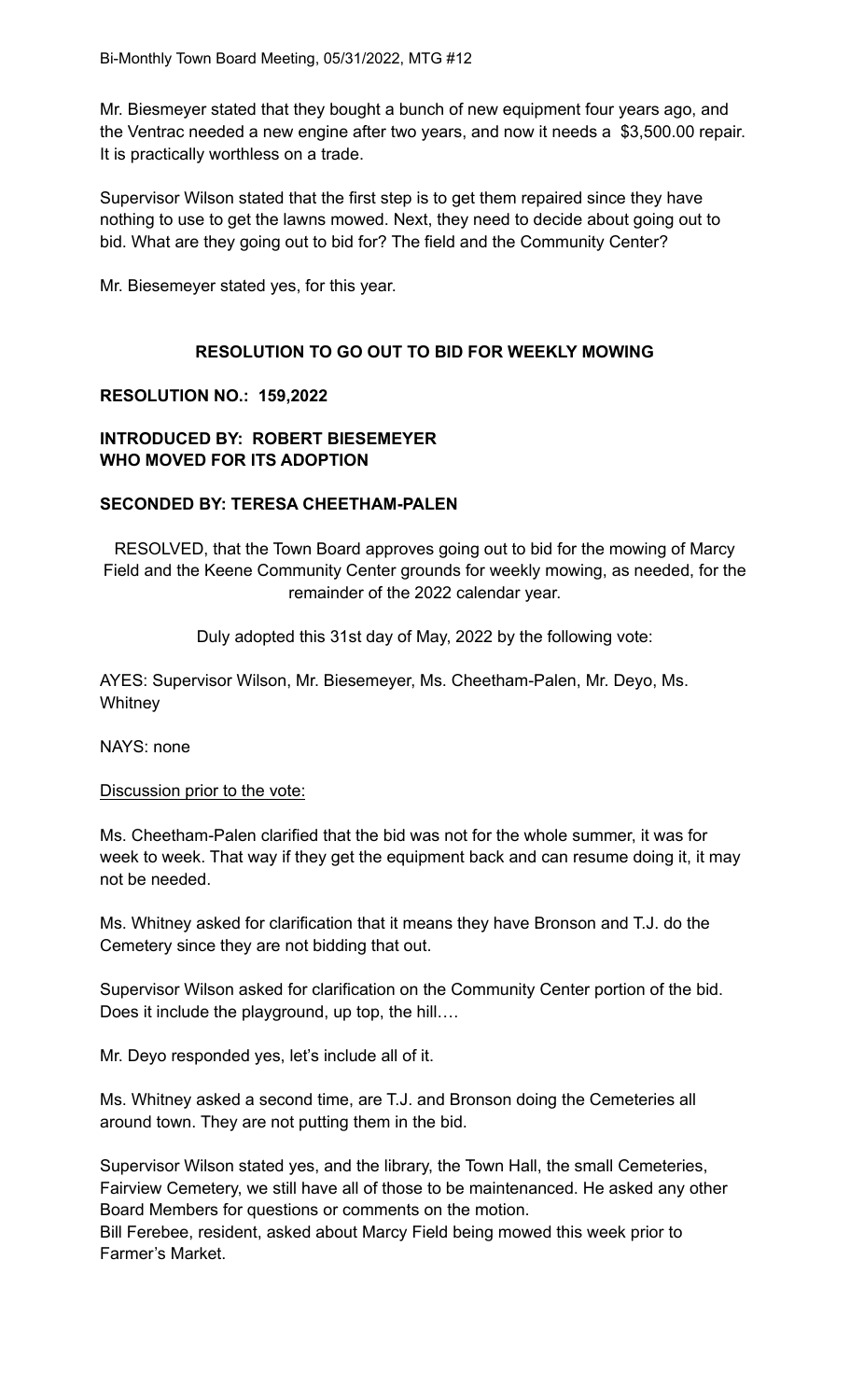Board Members responded and stated yes that it will be done this week.

Mr. Ferebee spoke and stated that he understands that there are issues with the larger equipment not working, but why haven't places like Point Park, the Library, the Town Hall, and those smaller areas been done with a push mower and a weed eater. What is the person doing without the tractor working?

Supervisor Wilson responded and stated that they are mowing on the 2520 trying to keep up with things.

Mr. Ferebee asked where.

Supervisor Wilson stated the Community Center, Marcy Field was mowed on Monday but the grass grew and he couldn't make it back. They have been working on the mowing with the equipment that they have. Reggie found the mowing deck for that machine. T.J. put it together. They have been trying to keep on top of it but it was a scramble.

Mr. Ferebee stated that Point Park hasn't been touched.

Supervisor Wilson stated that it is still on that list: the Library, Town Hall, Point Park, the other Cemeteries.

Mr. Ferebee stated that he also wanted to give a positive and that the Veteran's Park does look good. They did a good job there.

Supervisor Wilson thanked him for that.

Mr.Ferebee stated that he didn't understand with them knowing there was an issue with the tractor, why the smaller things weren't done ahead of time.

Supervisor Wilson responded and stated thank you for that input. He asked if there was any other public comment.

Alan Carey, resident, spoke and stated that he didn't understand how the Board Members could drive by these facilities and not notice that things are not being done. Why weren't they proactive in doing something about it before it got out of hand? He realized that they had problems with things breaking down, and possibly a problem with supervision. He didn't want to go into the things on Nextdoor, but there were some questions about supervision.

Mr. Deyo responded that he wanted to give Alan a brief answer. Mr. Deyo stated that he has been here. They do notice these things, but they were told point blank that the employees of the Town don't need (5) five bosses. So, when Jennifer was on Parks and Recreation she mentioned a few things to Ryan a couple of years ago and they were basically told; do not talk to them, the ultimate in charge person was Mr. Wilson. So yes, it was obvious that they needed to mow.

Mr. Carey responded that everybody that reports to the town somewhere, is under somebody else's supervision with one exception. And humbly, basic plumbing where hot is on the left and cold is on the right, and it runs downhill. In this case, it runs uphill. And you, my friend, are at the top.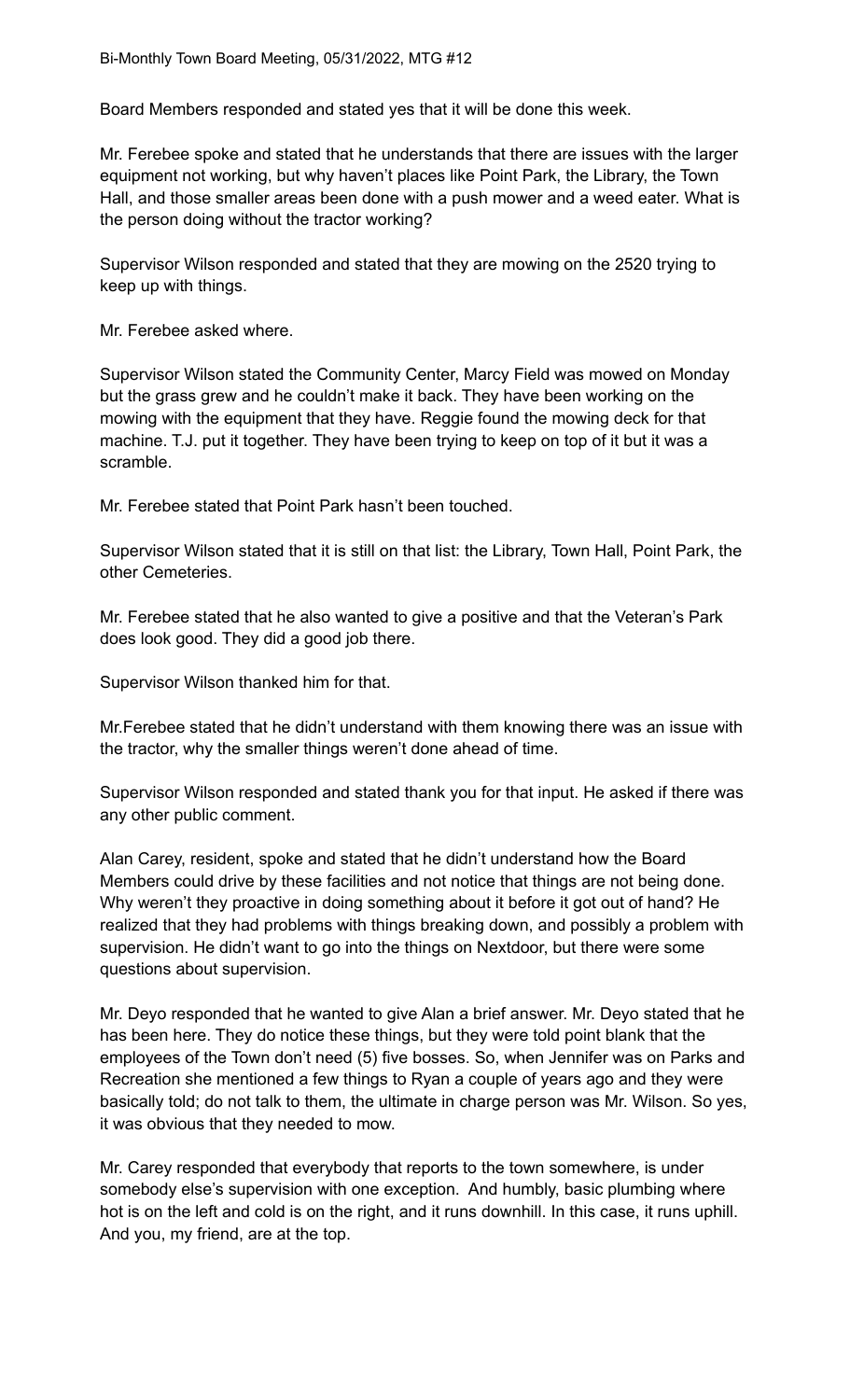Supervisor Wilson responded and stated that is why he said at the beginning of this meeting that he made the decision, not T.J., not Roger who is not here, he made the decision that the Cemetery was the priority. They took care of this, they did mow Marcy Field, and then took care of the Cemetery for Memorial Day weekend. He stated that Alan was right though. Dave can talk to him and Board Members do talk to him if they see stuff. They are not ignoring things or turning a blind eye.

Kristy Farrell and Barb Dumas stated that the Board Members were unaware of what was going on.

Mr. Deyo stated that he was not aware that the mowers were in that state of repair.

Supervisor Wilson stated that he would push back and say that was on Dave because he has talked about this, Roger has talked about this. Roger had a quote to replace the Ventrac with a brand new machine, but the delivery time on that is not until the fall, the current model year. The Kioti is old, but it broke down. That was not something that anyone was planning on. The decision was Supervisor Wilson's to have Marcy Field take the backseat on Memorial Day weekend so that the whole site, where people were going to visit their loved ones at that Cemetery, and the Ceremony at Veterans Park had to take priority. If they are saying that was a bad decision, he will just have to agree to disagree with them.

Ms. Whitney asked to say her peace. July 28th of 2021, the minutes that she posted on Nextdoor Keene, they had this same conversation. How are they going to hold the guys responsible? Maybe they could help come up with a list of things that need to be done each season, and pretty much Joe Pete said that he was the head of it and he could handle the facilities manager aspect. If you read the minutes. Before, like Dave said, she reached out to Ryan and said; Hey, she thought that this needed to be done, blah, blah, blah, (because she was on Parks and Rec). She was told, not so nicely, to back off and not bring up these things. So, she no longer brings them up. She is not going to get spoken to like that.

A resident asked if she was told that by the Supervisor or by Ryan.

Ms. Whitney responded and stated, by the Supervisor.

Supervisor Wilson responded and stated that if they were going to get into discussing their private conversations……

Ms. Whitney stated that it wasn't private. It was at a meeting.

Supervisor Wilson continued and stated that the way in which she was talking to the employees wasn't appropriate either. When they are coming and complaining, and are getting contradictory things. Supervisor Wilson stated that Bob said the direction needs to go to the employees through one person.

Ms. Cheetham-Palen stated that they have a process. They are supposed to fill out a form and it's supposed to go.....

Ms. Whitney interrupted and stated that they should not have to fill out a form that Marcy Field gets mowed.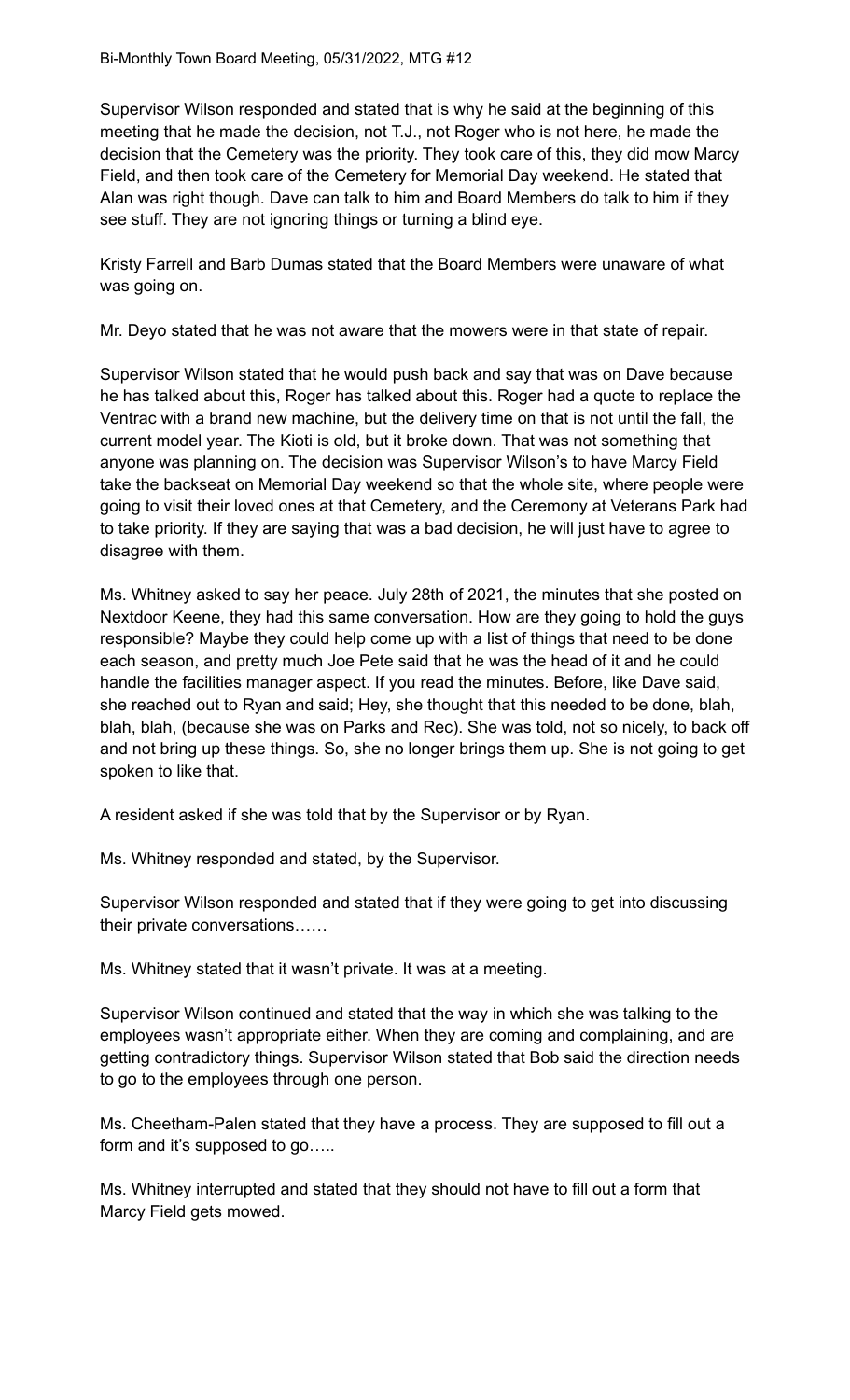Mr. Deyo stated that they all know that the grass grows in the spring. Or, do you need me to put a form in saying that after you get off the toilet, make sure you wipe. That's bull\*\*\*\*.

Ms. Cheetham-Palen stated that they were saying that there isn't a process. There is a process.

Mr. Deyo stated that we all know that the grass grows in the spring. We don't need to put a memo in.

Ms. Cheetham-Palen responded and said that Dave did not even notice that Marcy Field even needed to be mowed.

Mr. Deyo stated that he sure as he\*\* did.

Supervisor Wilson interrupted and stated that now Dave was turning this into an attack.

Mr. Deyo stated that he was not turning this into an attack.

Ms. Whitney and Mr. Deyo stated that no one is attacking the employees. Mr. Deyo stated that he does not even think that the people on Nextdoor Keene were even attacking employees.

Supervisor Wilson explained that no one is claiming that they didn't know what needed to be mowed. That was not happening.

Ms. Whitney asked the Supervisor if the bathrooms were opened at the Community Center that she asked two weeks ago to get opened for tee ball and tennis and everything. She stated that yesterday they were not open.

Supervisor Wilson responded and stated that he will get them open and thanked her for letting him know.

Ms. Whitney stated that she let him know two weeks ago though.

Supervisor Wilson stated that he had asked T.J. but that he had not followed up with him because they launched into the mowing stuff.

Molly Lawrence, resident, asked how T.J. was going to be able to get the bathrooms open if he has all this mowing to do.

Supervisor Wilson stated that they have to turn on the water and everything.

Mr. Biesemeyer stated that this is what he is saying, it's totally unrealistic.

Barb Dumas, resident, spoke and said it seems like they need to come up with a better solution. They need to come up with a plan, and it needs to be done now. The Town looks like sh\*t, and everybody notices.

Supervisor Wilson stated that he thought that was what they were discussing; a plan for mowing, seeing if they can get it done, repairing the equipment they have, ……

Mr. Biesemeyer stated that they have a plan but he thinks they are a day late and a dollar short and hopefully it comes together.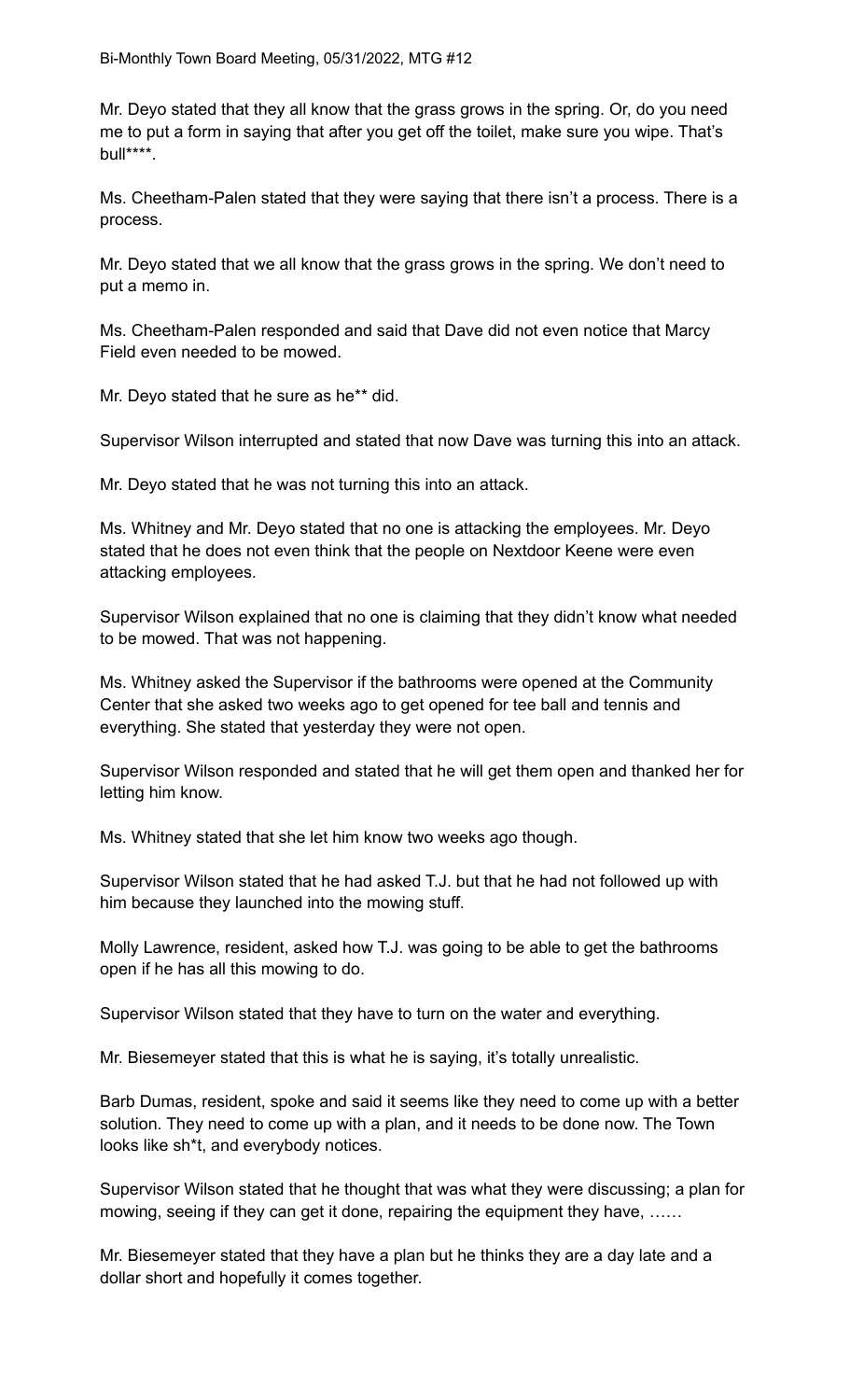Kristy Farrell, resident, asked why these discussions were not done in February and March and not in May and June.

Supervisor Wilson stated that he has an Asset Management Plan that he has been working on for years. He stated that the plan didn't fail, that there are Board Members that keep putting it off. The shuttle bus has been in the shop for four months. If Board Members won't sign checks the plan is not worth anything.

Mr. Biesemeyer stated that was a little bit extreme. They have never not signed a check.

Supervisor Wilson clarified and stated that the Board Members say no that they are not doing that.

Mr. Biesemeyer does not agree with going out and buying a bunch of stuff to end up having it all broken. I don't know if that's such a good idea.

Several residents all started talking over each other at once. Supervisor Wilson asked everyone to hold on. He asked Donald Smith if he had a point.

Donald Smith, resident, asked if the Town can use ARPA Funds to buy a mower.

Supervisor Wilson and Ms.Cheetham-Palen both stated no that they can't.

Mr. Smith asked them if they were sure.

Supervisor Wilson stated that they also have committed all of their ARPA money now. It's committed. Well, that's on our agenda to discuss.

Mr. Smith asked if they did the AEDs (Automated External Defibrillators). What happened about the AEDs that he had mentioned?

Supervisor Wilson stated that they are ordering them. They have committed funds to that.

Mr. Biesemeyer wanted to clarify that they are not denying spending money. The equipment is broken and they are fixing it.

Supervisor Wilson recommended moving onto the agenda, as they had not even started it and it is fairly full.

Ms. Smith brought it to the Board's attention that there is still a motion on the floor. There had not been a vote yet.

Mr. Deyo clarified that they will not be committed to it, that they are just simply getting bids.

Supervisor Wilson said yes.

Ms. Smith reminded the Board of the motion on the table, and that it was for weekly mowing.

**PRIVILEGE OF THE FLOOR:** (nothing additional)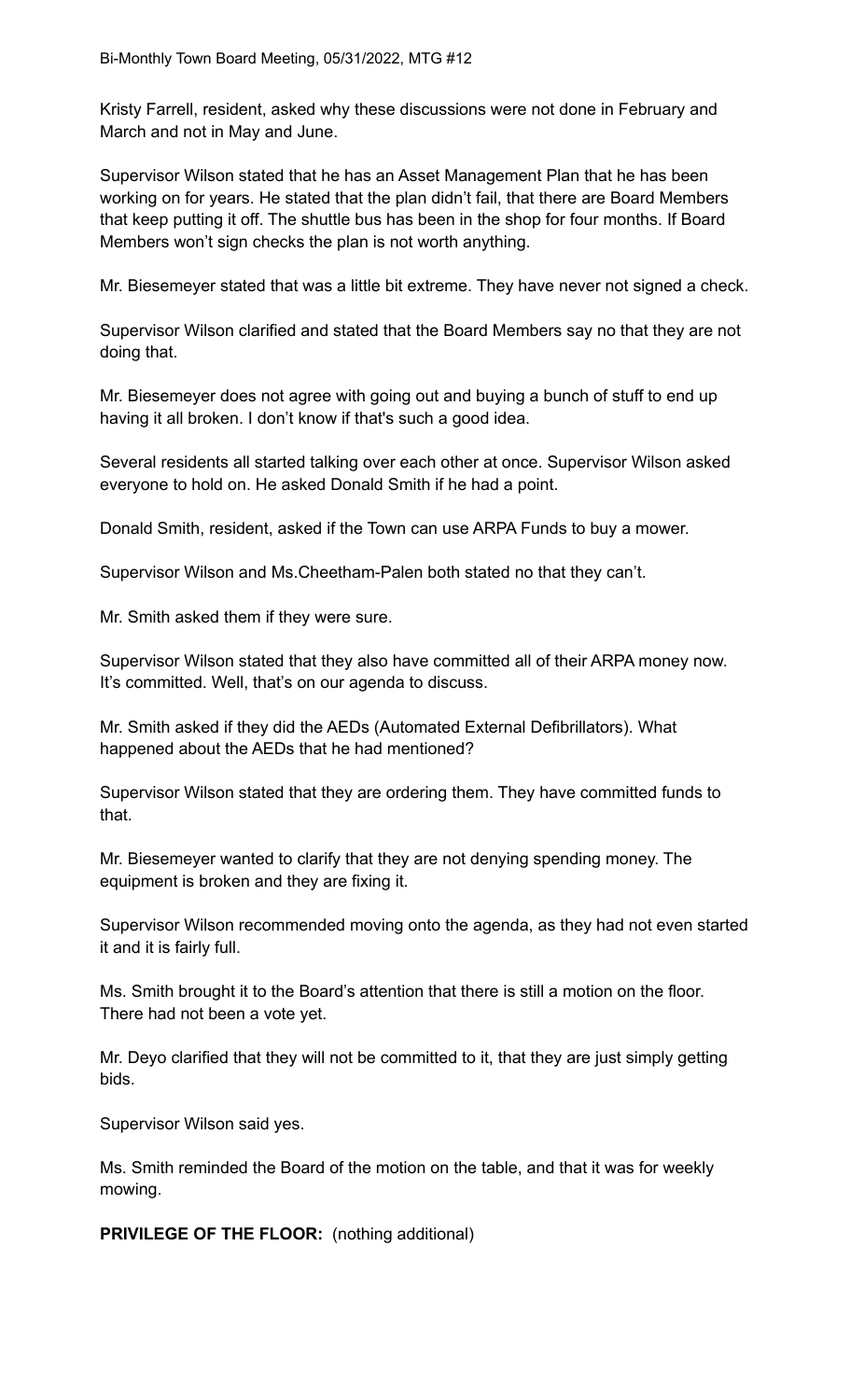#### **OLD BUSINESS DISCUSSIONS**

#### **RESOLUTION TO APPROVE THE 2021 AUD**

#### **RESOLUTION NO.: 160,2022**

### **INTRODUCED BY: TERESA CHEETHAM-PALEN WHO MOVED FOR ITS ADOPTION**

#### **SECONDED BY: ROBERT BIESEMEYER**

RESOLVED, that the Town Board approves the 2021 AUD Report.

Duly adopted this 31st day of May, 2022 by the following vote:

AYES: Supervisor Wilson, Mr. Biesemeyer, Ms. Cheetham-Palen, Mr. Deyo, Ms. **Whitney** 

NAYS: none

#### Discussion prior to the vote:

Ms. Cheetham-Palen thanked Ashley LeClair for all of her hard work to get the AUD done. She stated that she asked Ashley questions, and Ashley was able to answer all of them.

Ms. Whitney asked for clarification on page 102 in regards to the Energy Cost and Consumption amounts listed. She asked specifically about the propane costs and fuel oil costs, and asked if the \$6,000.00 for propane was accurate and the \$7,000.00 for fuel oil. Supervisor Wilson stated that there is propane at the Assessor's office and for one generator. She inquired about the propane leak that had occurred at the Water Treatment Plant.

Ms. Smith, Town Clerk, stated that the propane leak occurred during the calendar year of 2022.

# **RESOLUTION TO APPROVE THE 2022 ANTICIPATED WATER BILLING LISTS FOR WATER DISTRICT #1 AND WATER DISTRICT #2**

### **RESOLUTION NO.: 161,2022**

**INTRODUCED BY: ROBERT BIESEMEYER WHO MOVED FOR ITS ADOPTION**

### **SECONDED BY: TERESA CHEETHAM-PALEN**

RESOLVED, that the Town Board approves the anticipated water billing lists for Water District #1 and Water District #2 for 2022.

Duly adopted this 31st day of May, 2022 by the following vote:

AYES: Supervisor Wilson, Mr. Biesemeyer, Ms. Cheetham-Palen, Mr. Deyo, Ms. **Whitney**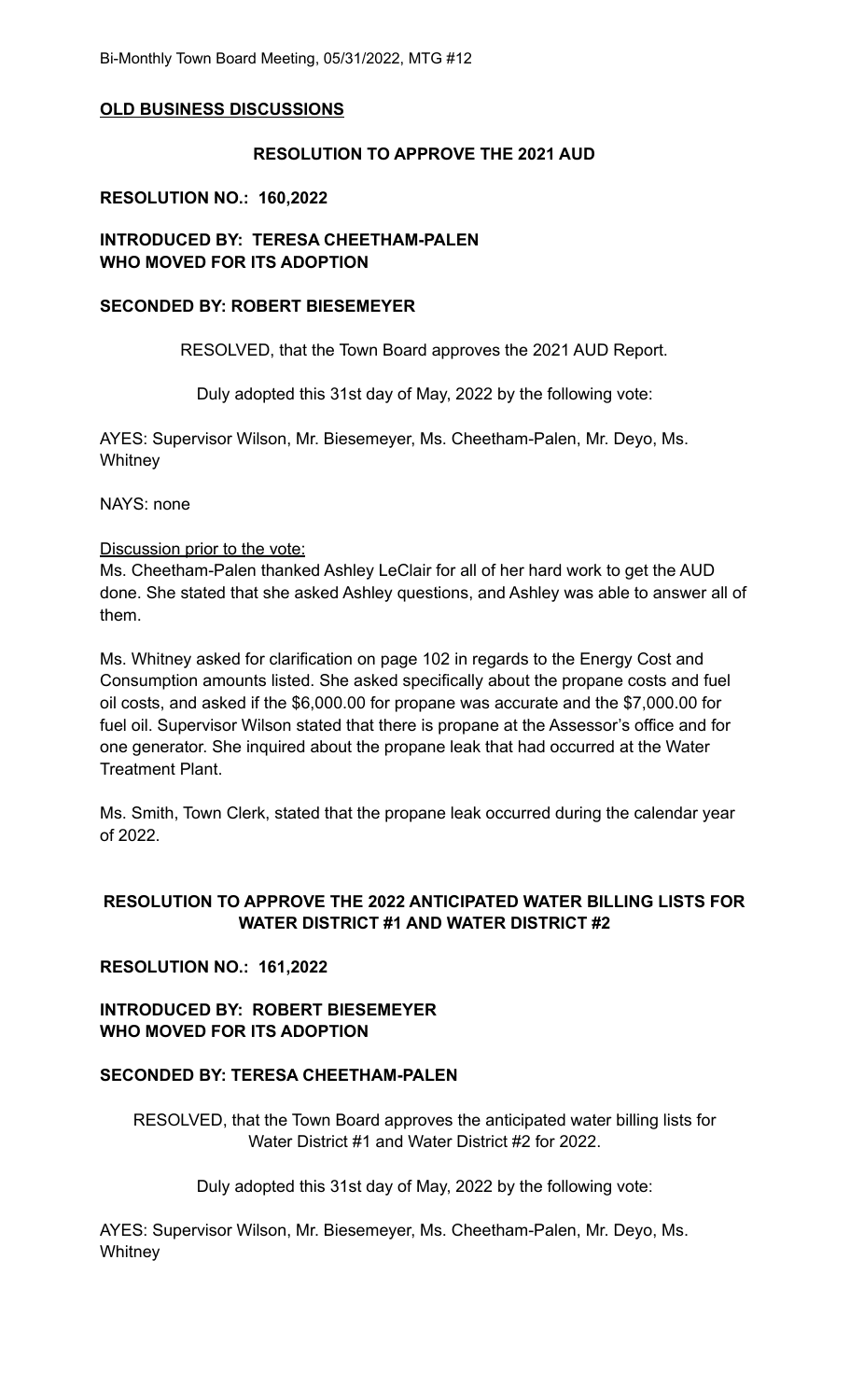NAYS: none

(see attached at end of meeting minutes)

Discussion prior to the vote:

Mr. Deyo, Ms. Whitney, and Ms. Cheetham-Palen stated that they had met individually with Ms. Smith earlier in the day and that their questions were answered.

# **RESOLUTION TO AMEND TOWN BOARD RESOLUTION 148 AND TO ACCEPT THE RESOLUTION FROM CHAMPLAIN NATIONAL BANK TO OPEN A CHECKING ACCOUNT FOR THE YOUTH COMMISSION**

### **RESOLUTION NO.: 162,2022**

### **INTRODUCED BY: DAVID DEYO WHO MOVED FOR ITS ADOPTION**

### **SECONDED BY: TERESA CHEETHAM-PALEN**

RESOLVED, that the Town Board amends Resolution 148 and is replacing it with this Resolution, as provided by Champlain National Bank, (see attached), approving the Youth Commission to open a checking account under the terms and conditions stated.

Duly adopted this 31st day of May, 2022 by the following vote:

AYES: Supervisor Wilson, Mr. Biesemeyer, Ms. Cheetham-Palen, Mr. Deyo, Ms. **Whitney** 

NAYS: none

### Discussion prior to the vote:

Ms. Smith, Town Clerk, asked Ms. Cheetham-Palen for clarification in regards to signatures required for this account. Ms. Cheetham-Palen stated that the Town Supervisor is required to be one of the signatories on any checks, regardless of the terms from Champlain National Bank.

Mr. Deyo stated that the Town Law and Regulations supersede the resolution that is being filed with the bank.

# **RESOLUTION OF INTENT TO ESTABLISH LEAD AGENCY FOR WATER DISTRICT #1 CAPITAL IMPROVEMENTS PROJECT**

### **RESOLUTION NO.: 163,2022**

# **INTRODUCED BY: ROBERT BIESEMEYER WHO MOVED FOR ITS ADOPTION**

### **SECONDED BY: JENNIFER WHITNEY**

WHEREAS, the Town of Keene, for Water District #1 has proposed a replacement of water treatment plant control equipment, including pumps, meters, valves, controls,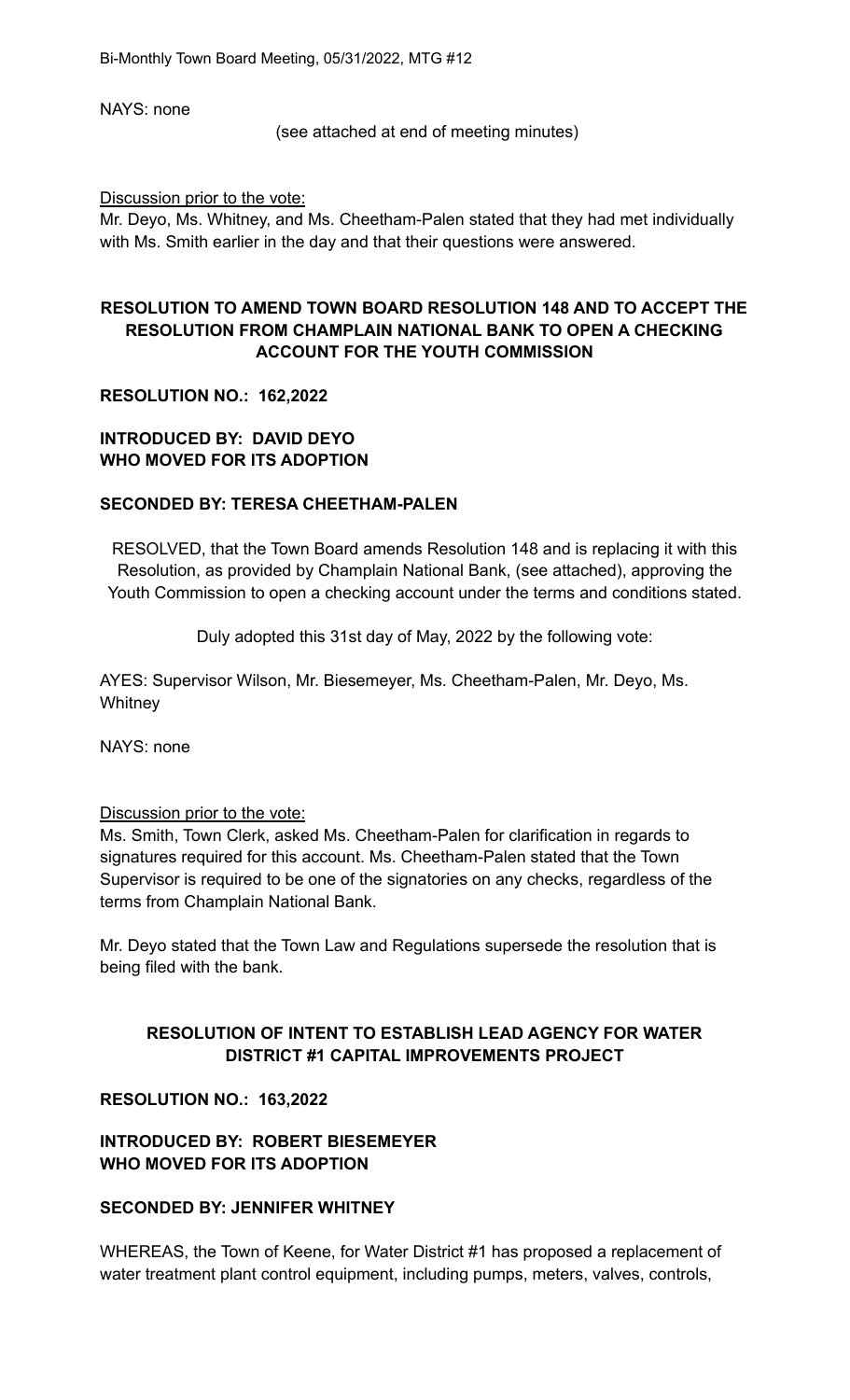together with emergency repairs to water distribution main, and including incidental improvements referred to as, "Said Actions;" and

WHEREAS, Said Actions require review under the New York State Environmental Quality Review Act (SEQRA), per 6NYCRR Part 617; and

WHEREAS, Said Actions are defined as a Type II Action under SEQRA pursuant to 6NYCRR Part 617.5 and are further defined as a Type II Action under SEQRA pursuant to 6NYCRR Part 617.5(c)(1) and (2); and

WHEREAS, 6NYCRR Part 617.2(u) defines "Lead Agency" as, "an involved agency principally responsible for undertaking funding or improving an action, and therefore responsible for determining whether an environmental impact statement is required in connection with the action, and for the preparation and filing of the statement if one is required;" and

WHEREAS, the Town of Keene intends to act as Lead Agency in the coordinated review of Said Actions as Unlisted under SEQRA and further intends to implement and complete all responsibilities of that office.

THEREFORE, BE IT RESOLVED by the Keene Town Board that the Town of Keene intends to act as Lead Agency, as defined in 6NYCRR Part 617.2(u), under the New York State Environmental Quality Review Act.

Duly adopted this 31st day of May, 2022 by the following vote:

AYES: Supervisor Wilson, Mr. Biesemeyer, Ms. Cheetham-Palen, Mr. Deyo, Ms. **Whitney** 

NAYS: none

# **RESOLUTION OF INTENT TO ESTABLISH LEAD AGENCY FOR WATER DISTRICT #2 CAPITAL IMPROVEMENTS PROJECT**

### **RESOLUTION NO.: 164,2022**

# **INTRODUCED BY: TERESA CHEETHAM-PALEN WHO MOVED FOR ITS ADOPTION**

### **SECONDED BY: JENNIFER WHITNEY**

WHEREAS, the Town of Keene, for Water District #2 has proposed a water treatment improvement project to upgrade or replace the Water Treatment Plant, well field development, water connections, water meters, water storage upgrades as described in Preliminary Engineering Report titled "Water District #2 Well Field Evaluation" hereafter referred to as, "Said Actions;" and

WHEREAS, Said Actions require review under the New York State Environmental Quality Review Act (SEQRA), per 6NYCRR Part 617; and

WHEREAS, Said Actions are defined as Unlisted under SEQRA pursuant to 6NYCRR Part 617.2; and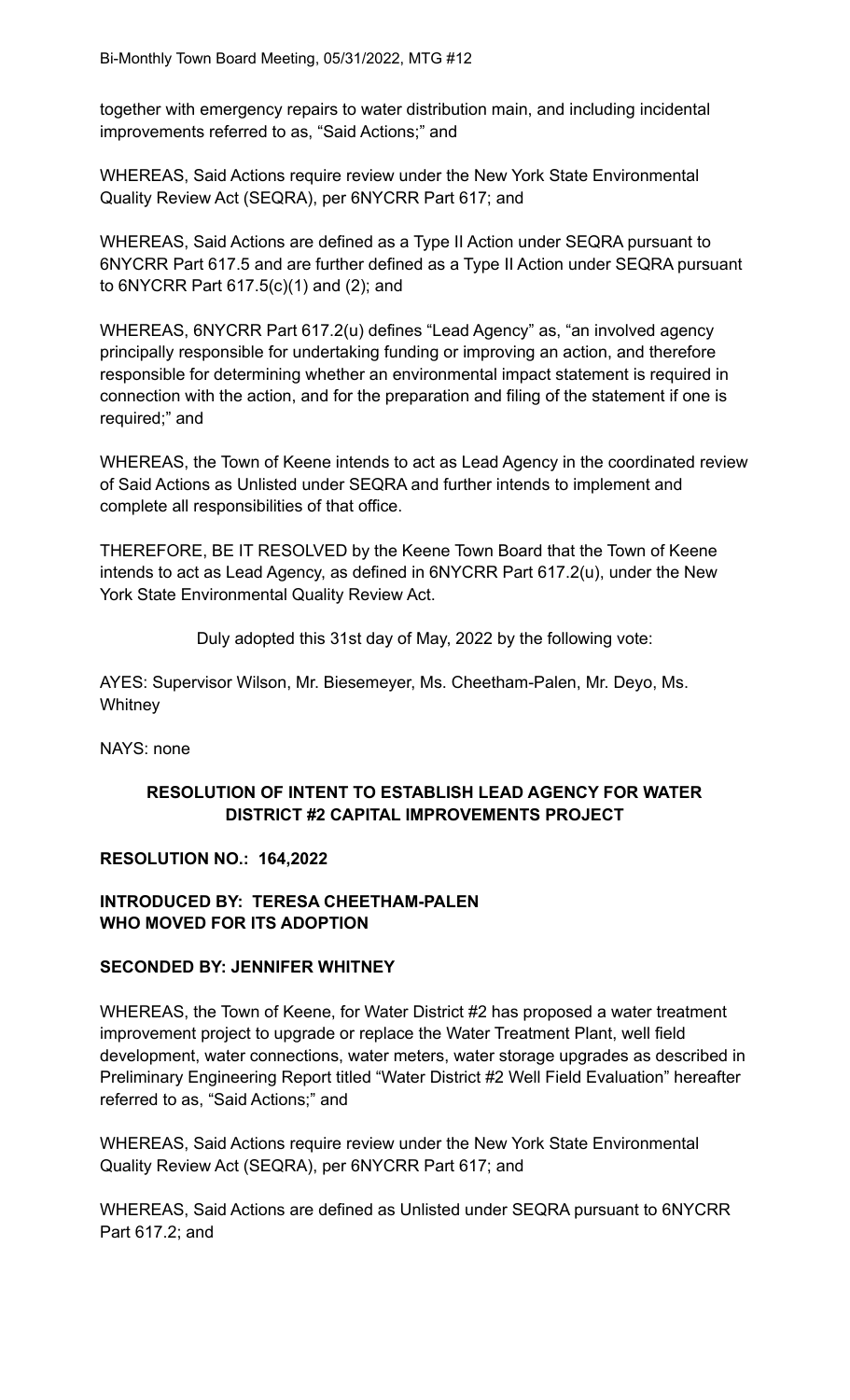WHEREAS, multiple agencies have approval and/or funding authority over Said Actions; and

WHEREAS, 6NYCRR Part 617.2(u) defines "Lead Agency" as, "an involved agency principally responsible for undertaking funding or improving an action, and therefore responsible for determining whether an environmental impact statement is required in connection with the action, and for the preparation and filing of the statement if one is required;" and

WHEREAS, the Town of Keene intends to act as Lead Agency in the coordinated review of Said Actions as Unlisted under SEQRA and further intends to implement and complete all responsibilities of that office.

THEREFORE, BE IT RESOLVED by the Keene Town Board that the Town of Keene intends to act as Lead Agency, as defined in 6NYCRR Part 617.2(u), for the coordinated review of Said Actions under the New York State Environmental Quality Review Act.

Duly adopted this 31st day of May, 2022 by the following vote:

AYES: Supervisor Wilson, Mr. Biesemeyer, Ms. Cheetham-Palen, Mr. Deyo, Ms. **Whitney** 

NAYS: none

# **RESOLUTION TO ACCEPT THE RECERTIFICATION OF RECORDS OF ACTIVITIES (ROA) FOR ELECTED TOWN EMPLOYEES**

### **RESOLUTION NO.: 165,2022**

#### **INTRODUCED BY: TERESA CHEETHAM-PALEN WHO MOVED FOR ITS ADOPTION**

### **SECONDED BY: DAVID DEYO**

RESOLVED, that the Town Board accepts the Recertifications for the Records of Activities for Supervisor Joseph P. Wilson, Jr, Deputy Supervisor Robert Biesemeyer, and Highway Superintendent Scott Smith.

Duly adopted this 31st day of May, 2022 by the following vote:

AYES: Supervisor Wilson, Ms. Cheetham-Palen, Mr. Deyo, Ms. Whitney

NAYS: none

ABSTAINED: Mr. Biesemeyer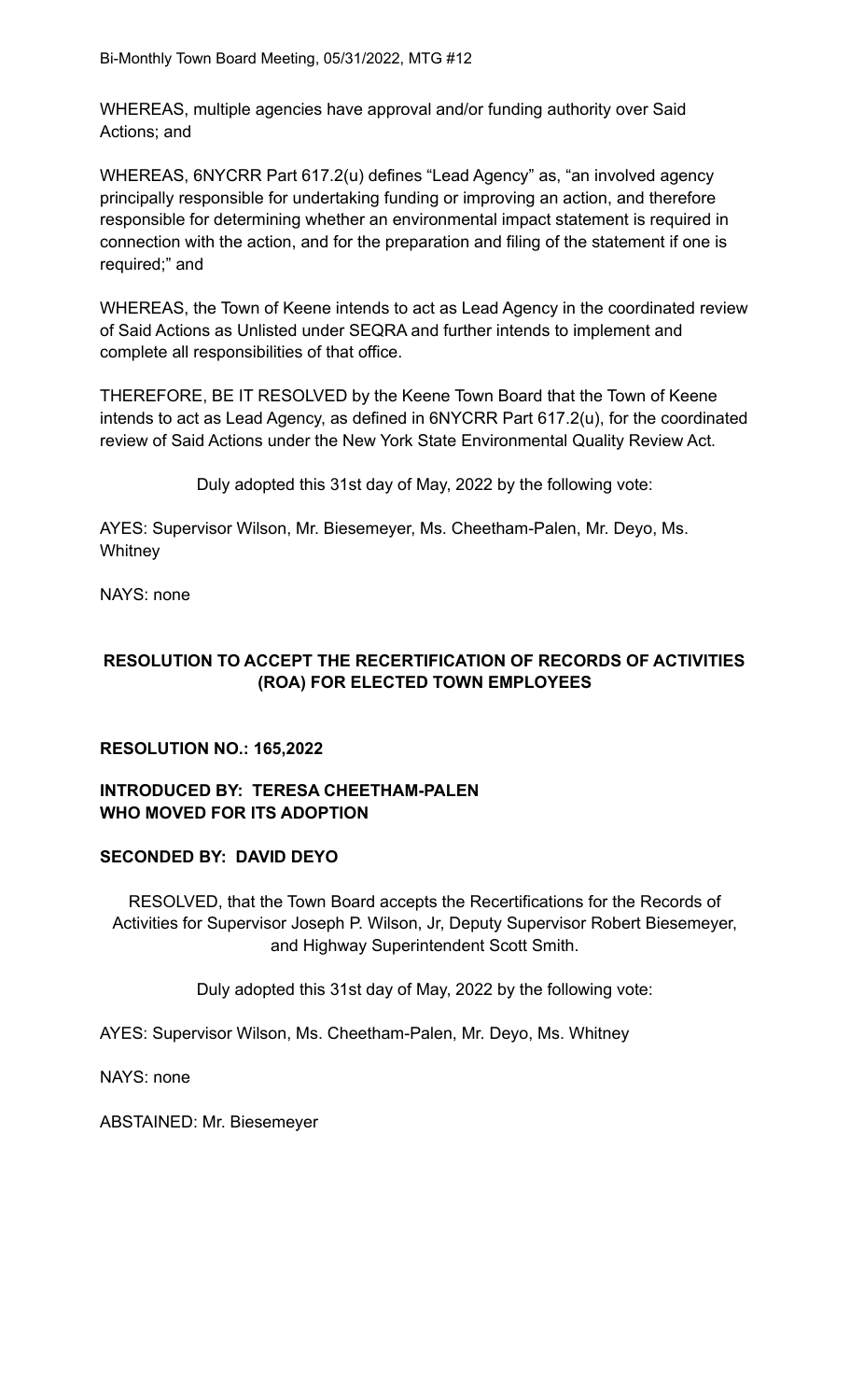### **NEW BUSINESS DISCUSSIONS**

### **Presentation on Baxter Mountain project by Megan Zack Stevenson and Mike Carr from Adirondack Land Trust:**

Megan Zack Stevenson, Land Protection Manager, gave a brief background on Adirondack Land Trust. Since 2017, when they separated from the Adirondack Chapter of the Nature Conservancy they have grown from 3 (three) full-time employees to 11 (eleven) and are hiring 3 (three) more full-time staff. They have completed 8 projects in the Town of Keene in which they have protected 330 acres.

Their next project is protecting 107 acres on Baxter Mountain. It contains about 2,000 feet on the East Branch of the Ausable. When you are driving down Route 73, across from Marcy Field, it is the land there. The property is being donated to Adirondack Land Trust from Chris Hyson. The Adirondack Land Trust plans to transfer the land to the Hammond Pond Wild Forest. Once Adirondack Land Trust takes over the property from the Hyson's they will take over paying the taxes for the property. They will work with the State to get the property transferred to forest preserve.

The major benefit to this project is that it is under a 480a management plan and it will continue to be managed under the 480a management plan. It is due to be updated in 2024, but there are no harvests to be planned between now and then. Keeping the property in its forested state has many natural benefits, it is within the flood plain and is not suitable for development. Another benefit is recreation. Once the property is owned by the forest preserve it will be open for fishing, hunting and any other recreational opportunities. And lastly, protecting the scenic view of Marcy Field and the Town of Keene beach. Keeping the property as is, is seen as a big benefit for people in the community.

Ms. Cheetham-Palen stated that it is very exciting and thanked them for the project.

Mr. Biesemeyer asked for clarification about the 480a classification of the property. Can they keep the 480a classification if the property is not being logged? He inquired about the timeframe of the 480a. How long will it be before the property is turned over to the State and will become forest preserve, two years or five years?

Mike Carr responded and said that it is closer to five years. Even though it is a gift from the Hyson's, it will still be a gift out to the state.

Mr. Biesemeyer clarified that the Adirondack Land Trust does not plan to log it and that the 480a classification is transferable to Adirondack Land Trust and they will get the tax benefit.

Ms. Stevenson stated that yes, it is transferable to them.

Supervisor Wilson thanked both Ms. Stevenson and Mr. Carr for attending and giving the presentation. He also thanked the Hyson's for their generosity and commitment to protecting the forest and the flood plains.

Supervisor Wilson asked if during the time that the Adirondack Land Trust owns the property, will they be looking into opening up the access for recreational purposes, such as trails, before it goes into forest preserves.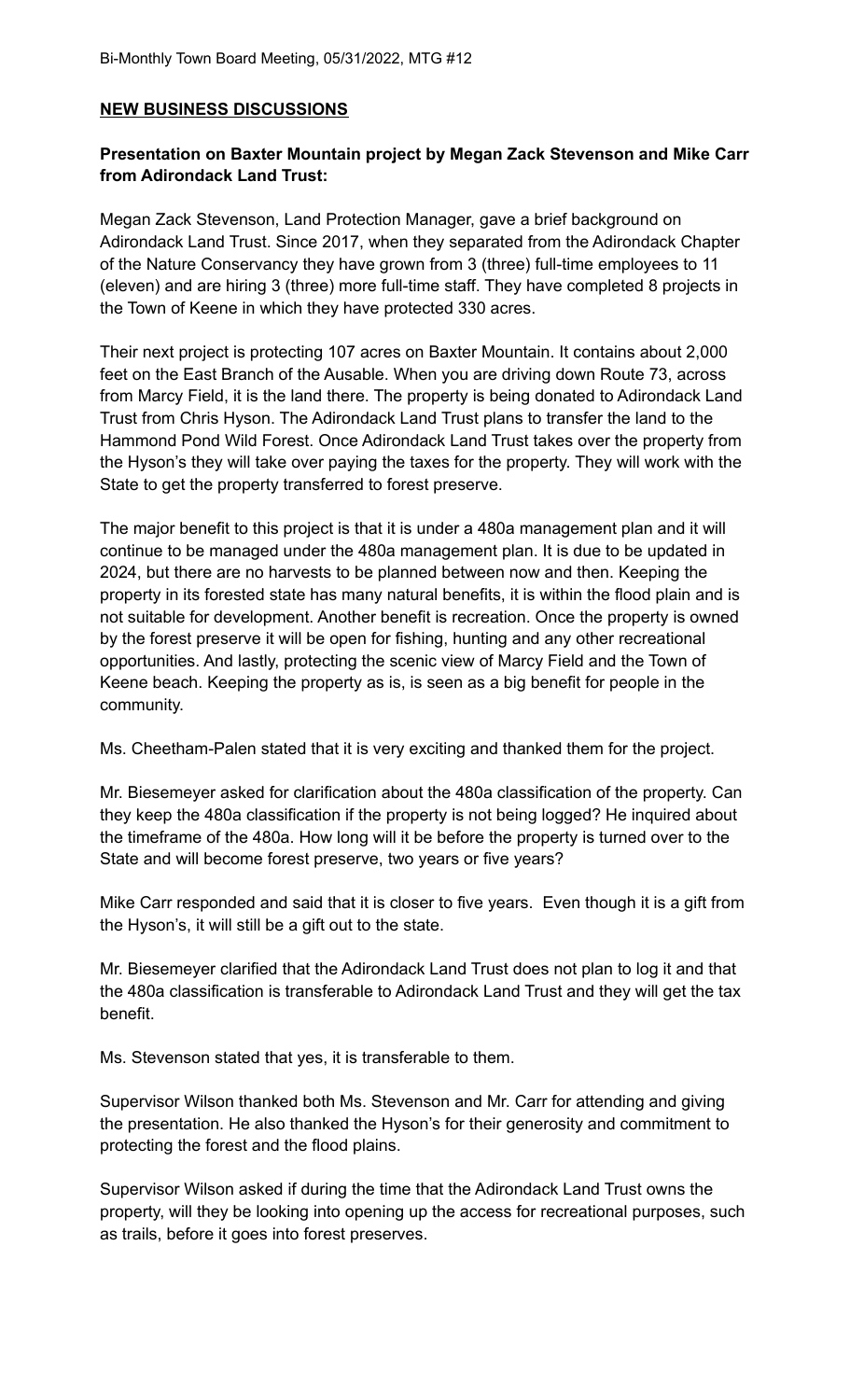Ms. Stevenson stated that their policy is not to advocate for public access during their ownership. They do not have the capacity to manage recreation on properties. They do have public recreation on other preserves.They are happy to get involved with any community members or task force members to plan things with them.

Supervisor Wilson stated that there is a task force that is still very active in the Town of Keene, which originated from the Town of Keene Master Plan. They are currently working on a trail system in the next year, so he will follow up with that group.

Mr. Carr asked if Ms. Stevenson had an idea of when the closing would be on the property.

Ms. Stevenson stated that they should be closing within the next couple of weeks. She also stated that the Adirondack Land Trust works on all types of projects. They have been working with Teresa and the Housing Task Force and the Housing Assistance Program of Essex County. There is property on Gilmore Hill that is not property for conserving. It is a property suitable for developing. When properties make sense for developing, they are all for it for housing to be built for residents. They are available for a variety of different things.

Mr. Carr explained that the property on Gilmore Hill was from the French family. It is approximately 7 (seven) acres and they are trying to decide if it would be appropriate to be used to possibly build 2 (two) homes for Keene residents.

Supervisor Wilson and Ms. Cheetham-Palen thanked them again for coming to the meeting. Ms. Stevenson stated that she had handouts for anyone that wanted one.

(Attached to the meeting minutes is a copy of the Land Map for the Hyson property/Baxter Mountain 107 acres that they are acquiring).

# **Discussion on town pay scale by Ashley LeClair, Clerk to the Supervisor:**

Supervisor Wilson stated that Ashley had information to share in regards to pay scale, inflation, and it being hard to find labor and the cost to pay people.

Ashley LeClair asked the Board to consider raising Tina Preston's pay. Tina is a clerk at the Town Hall who was hired in November of 2021. Tina covered for Ashley's maternity leave and she is an excellent worker, an EMT, and she deals with the public a lot. She realized that the Youth Commission counselors are being paid the same amount as Tina. She feels that with her experience, her positive attitude, her flexibility and the fact that she (Ashley) is not always able to come because of her two small kids, that Tina deserves a pay increase and that also she deserves to be full-time at the Town Hall.

Supervisor Wilson asked if the Board Members wanted to ask any questions, and that then they could go into Executive Session to discuss things more.

Mr. Deyo stated that it is always a consideration. He likes the job that Tina is doing, she has been great. He said that as he expressed to Tina, to debate these things mid-session is not something that he likes to do. There is a budget season in which these things are discussed, which is in two months. He would like to discuss this there. He is not saying no. He is not saying yes. He wants to discuss it further, but then. He is one of five. He thinks it should be discussed in a budget workshop and not at a public meeting.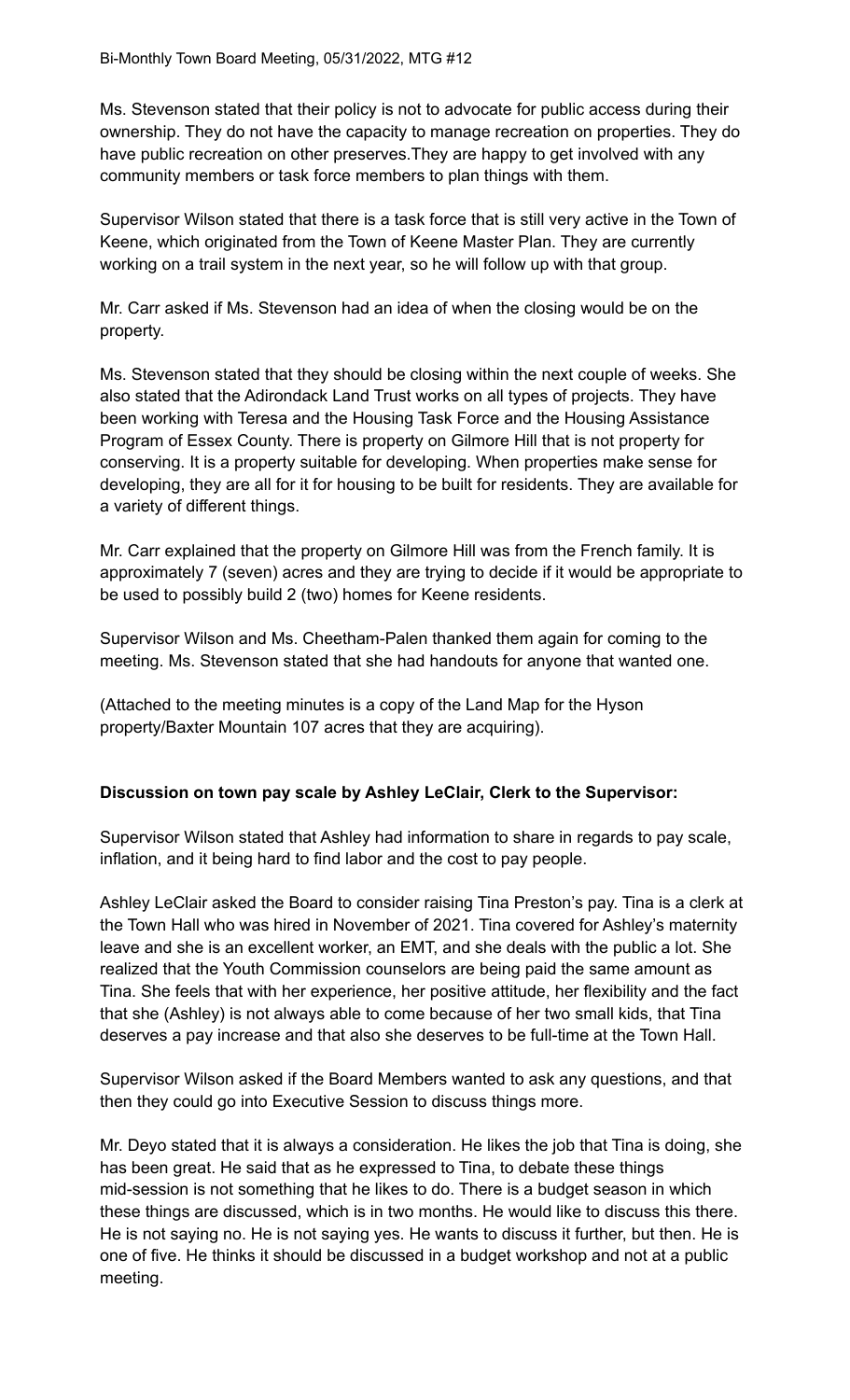Ms. Whitney stated that she thinks Tina is doing a great job. She has cleaned up the Town Hall and has made things so much more efficient. She does agree with Dave that they should wait. She is curious why Tina is not asking the Board for a raise.

Ms. LeClair stated that she didn't think that was appropriate. Ms. LeClair enters the new employees' information into the computer software and when she saw it, she was shocked. When she was growing up, her first job was minimum wage. It was not \$18.00 per hour. She was blown away at the amount of money that the Board approved for 16 year olds. She understands that the town does have a hard time but they are paying the Camp Director \$9,000.00 this year for a week less than previous years. They are paying shuttle bus drivers \$30.00 an hour.

Ms. Whitney stated that it was not comparable to her with the Youth Commission people… they are only working six weeks. They are not giving them any benefits or anything.

Ms. LeClair stated that they do not need benefits. They are kids.

Molly Lawrence, resident, spoke and stated that they (Youth Commission employees) are also in charge of their children's safety. She sends her kid there and she expects them to come home.

Ms. Whitney stated again that it is only six weeks, it's not for a long timeframe.

Ms. LeClair stated that it went from \$13.00 per hour last year and increased \$3.00 to \$16.00 per hour this year for Camp Counselors. The rest of the town employees only got a 3% raise. Lifeguards are now making \$18.00 per hour. You raised Shuttle Bus Drivers from \$25.00 to \$30.00. So if everyone else is getting a \$3.00 to \$5.00 raise, she thinks every employee for the town should be considered for that as well.

Supervisor Wilson spoke and clarified the response to the original question that Ms. Whitney asked. Ashley is bringing this forward, because Tina spoke to Ashley, Ashley spoke to him, and that Ashley is not just talking about a raise for Tina but to look at the town's pay scale for all employees.

Mr. Biesemeyer asked Ashley if she was just talking about Tina or is she talking about everyone. He thought that she was specifically asking about Tina.

Supervisor Wilson stated that Ashley brought this up because it leads to everything else.

Mr. Biesemeyer stated that this is a whole different dialogue if she is talking about all employees. He asked again if the matter at hand was Tina. Or, are we talking about more than Tina?

Ms. LeClair stated that it is about both, to be honest. You cannot say that every employee only gets a 3% raise but then blame that it is hard to get employees into these positions. It was never hard before to get Camp Counselors. She understands that about the Shuttle Drivers. But to raise the pay to \$3.00 to \$5.00 over, when it is hard to get someone in Tina's position. Last year it was very hard to get someone for Tina's position at \$14.00 per hour. It was raised to \$18.00 per hour without benefits and she is doing an excellent job.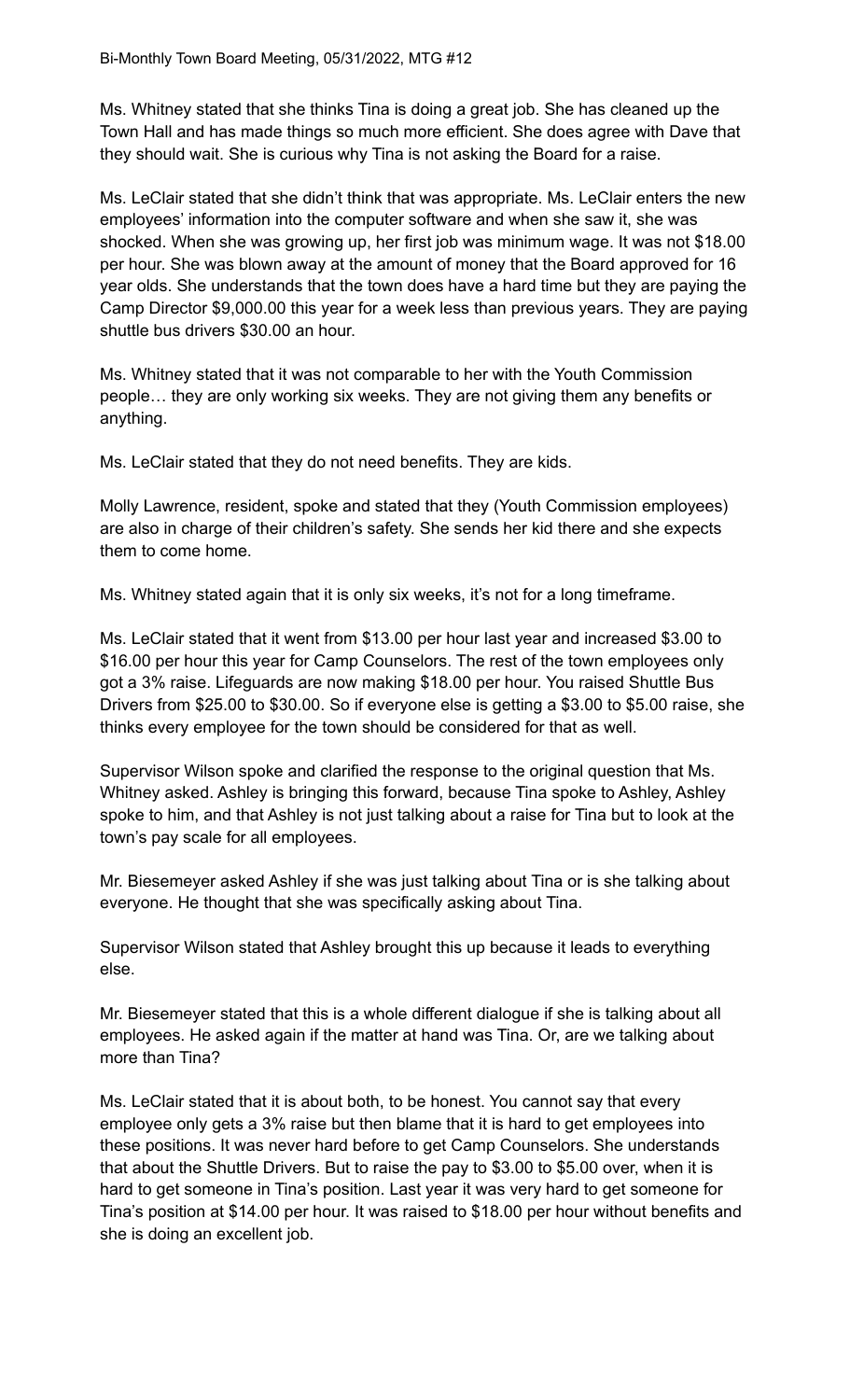Supervisor Wilson stated that his big concern is that Tina can walk outside the Town Hall tomorrow and make \$8.00 more. She is actively being recruited.

Mr. Biesemeyer stated that he honestly thinks that if they had not offered the Youth Commission Counselors what they offered them, there may not have been a program this year.

Ms. LeClair stated that the Youth Commission employees did not come forward and demand \$18.00 per hour.

Ms. Whitney stated that the Youth Commission brought the Town Board the numbers. They were not something that the Town Board chose.

Ms. LeClair asked if the Town Board looked at the numbers and thought whoa, these are much higher than they were before?

Ms. Whitney stated that if they don't have the program then people would be sitting there complaining.

Ms. LeClair again stated that they are not asking for \$18.00 per hour. She stated that it is insulting.

Supervisor Wilson stated that during budget season they need to have the pay scale conversation about the overall pay scale. But, in the meantime, he is really concerned that the town is going to lose a valuable employee.

Mr. Biesemeyer stated that he thinks they are going to lose Tina if they don't give her an increase.

The Board Members spoke amongst themselves about other employees threatening to leave if they don't get increases. They also spoke about sustainability of employees. They explained that if they give every employee \$3.00 to \$5.00 an hour increase, that the budget could increase \$200,000 and there goes the 2% tax cap for the year. They also compared how they wanted to keep the Youth Commission going, and that if they want to keep Tina, it may come down to this.

Supervisor Wilson stated that if Tina leaves it is physically impossible for the Clerk to the Supervisor to do the payroll, reconcile the checking, keeping up with the insurance, the budget… It is impossible for one person to do all of that. If they lose a good employee, they are starting over again. There is a good chance that they will be in the same place. Say they have to pay more to recruit. They need to look at the full picture and the pay scale. What are they paying across the board to all of their full-time employees?

Mr. Deyo stated that he thinks that needs to be done during budget season.

Mr. Biesemeyer stated that they have short term and they have long term. He is normally in complete agreement about sticking to what is on paper or the contractual amount that is decided for the year. Youth Commission, he went along with because he was afraid they were not going to have a program. With regards to Tina leaving, he believes that it is a very strong possibility if they do not give her her request. He asked for clarification of what Tina was asking for.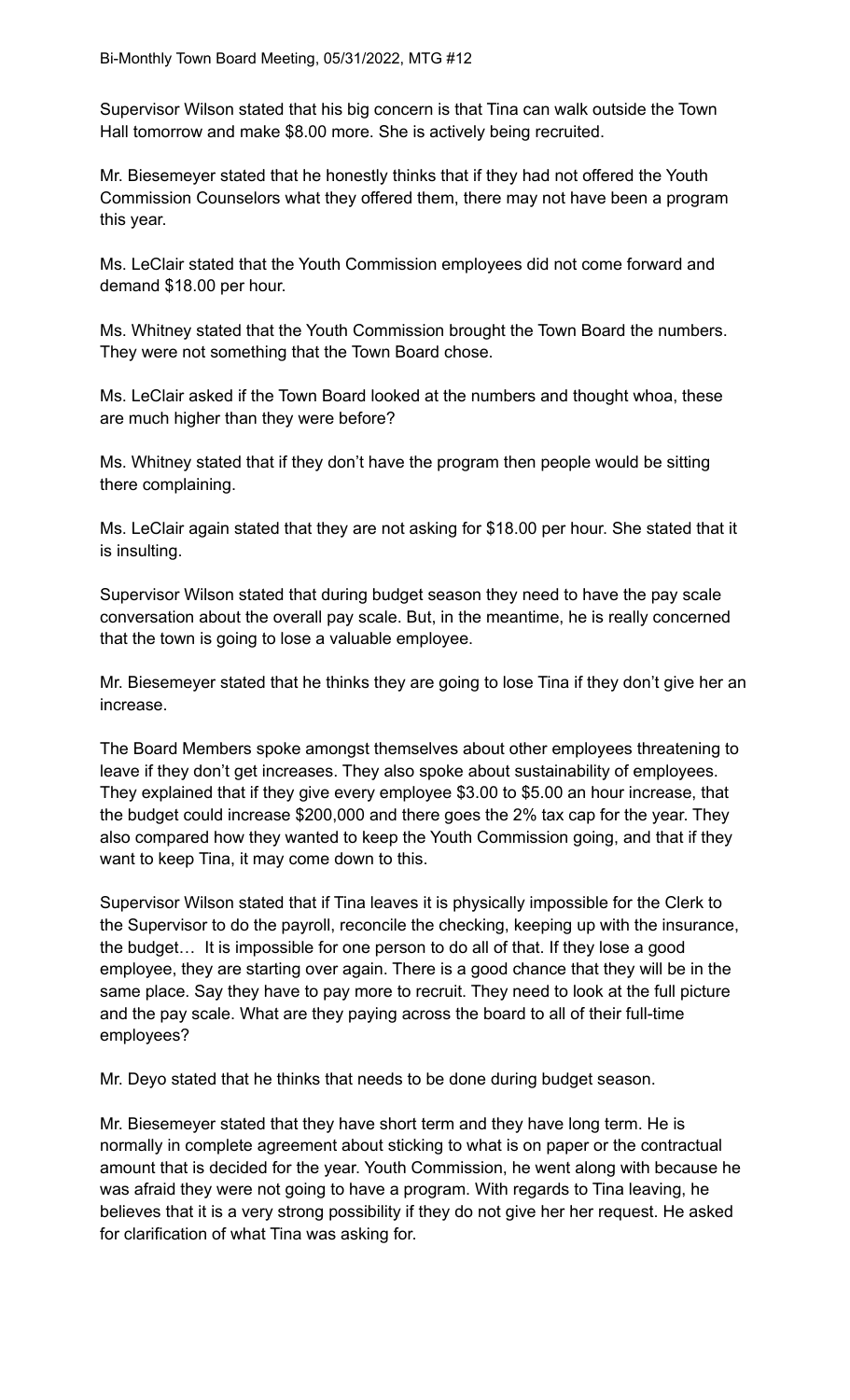Mr. Deyo stated that she is currently at \$18.00 per hour. She wants \$22.00 per hour if she stays part-time and \$20.00 per hour if they make her full-time. He doesn't think this should be a quick decision to make her full-time.

Ms. Cheetham-Palen stated that going back in time, they had discussed the restructuring in the Town Hall. Things changed. There used to be a part-time Town Clerk who was also a part-time clerk/typist. By losing those hours, they as a Board were not sure how many hours they wanted to factor back in. They decided last summer to start with a part-time clerk and to see how that went. It became apparent very quickly to her that those hours needed to be increased. Perhaps they should revisit that conversation and discuss how many hours would best serve the Town Hall, and that Tina is doing a great job.

# **RESOLUTION TO INCREASE TINA PRESTON'S, PART-TIME CLERK, SALARY TO \$22.00 PER HOUR**

# **RESOLUTION NO.: 166,2022**

# **INTRODUCED BY: JOSEPH PETE WILSON, JR WHO MOVED FOR ITS ADOPTION**

# **SECONDED BY: JENNIFER WHITNEY**

RESOLVED, that the Town Board approves to increase the Part-Time Clerk salary of Tina Preston's to \$22.00 per hour.

Duly adopted this 31st day of May, 2022 by the following vote:

AYES: Supervisor Wilson, Mr. Biesemeyer, Ms. Cheetham-Palen

NAYS: Mr. Deyo, Ms. Whitney

### Discussion prior to the vote:

Mr. Biesemeyer stated that he does not think that is what Tina wants. His understanding is that she wants to go full-time.

Mr. Deyo stated that this discussion is a huge mistake to have at a public meeting like this. He thinks that many employees will come forward requesting an increase as well.

Town Board members discussed whether they should move into Executive Session rather than a public discussion. Mr. Biesemeyer stated that this could not go into Executive Session. Salaries are public, personnel issues can go into Executive Session. They also discussed whether to wait until budget season to discuss overall changes. And also to speak directly to Tina.

Kristy Farrell, resident, asked if it is unreasonable to ask the employees to do a request at the proper time of the year. That season is 2 months off from right now. Is it so inconvenient to ask them to wait, if they want to be a part of Keene, to ask at the appropriate time for this.

Supervisor Wilson stated that if they are being offered well over their pay, it is not practical for them to wait.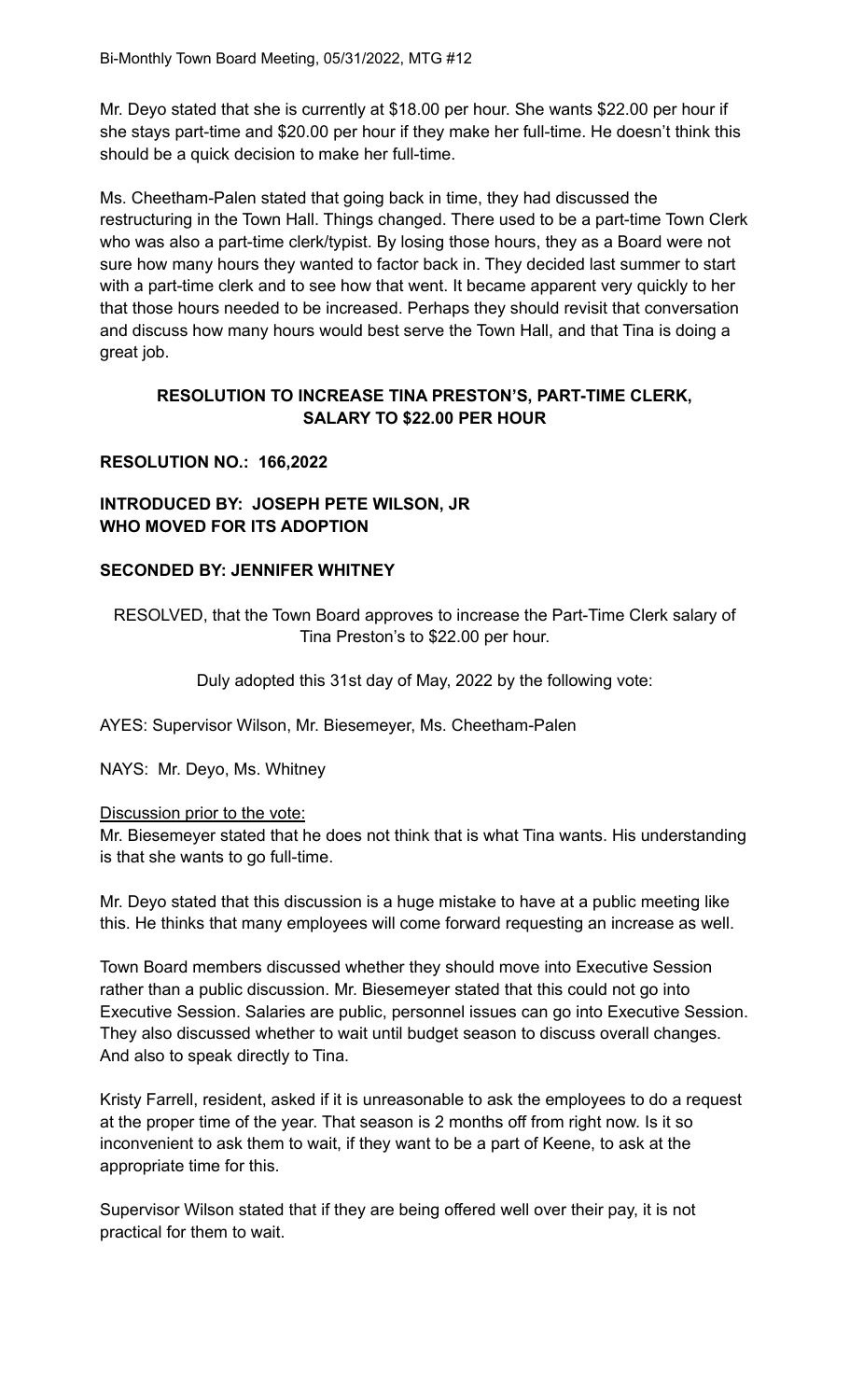Ms. Farrell stated that basically employees can hold the town over a barrel to get a raise that they want.

Supervisor Wilson stated that the whole pay scale for the town employees is out of whack and that the whole thing needs to be looked at.

Ms. Whitney stated that she is more comfortable with waiting until budget season.

Barb Dumas, resident, spoke and stated that the Town of Keene, just like all small businesses, needs to realize that getting employees is very difficult. If they have joined you, they know that they are working for a town and that there are certain times of the year that you negotiate for your pay. You are going to be held over a barrel more times than you can count if you make this a precedent.

Molly Lawrence, resident, spoke and asked that if they make this position up to \$22.00 per hour now and then decide to put it full-time, they are going to have a hard time putting it down to \$20.00 for the same job duties.

Supervisor Wilson responded and said no, because they renegotiate salaries every year. On January 1, there are new pay salaries.

Ms. Lawrence asked if the employee would be okay with going down to \$20.00 per hour if on January 1 they were made full-time.

Supervisor Wilson said yes, because if they go full-time they get paid time off, sick days, and benefits. That is all part of the compensation package.

Ms. Lawrence stated that she understands the compensation part but does it make sense to say that the work is worth more hourly now than if the person is doing the same duties but goes full-time.

Supervisor Wilson and Ms. Cheetham-Palen stated that the package compensates for the pay difference.

Mr. Deyo stated that he understands Ms. Lawrence's point. It's hard to go backwards with someone's pay. He stated again that he feels firmly on this, that it needs to wait until budget season. He feels there will be a line of employees out the door requesting the same thing.

Mr. Biesemeyer was unsure of how he wanted to vote. He does not want the town to lose Tina.

Mr. Deyo stated that he doesn't think they will lose her, they just need to have a conversation with her.

Jerry Smith, resident, asked what the town did when Tina wasn't there.

Mr. Biesemeyer stated that the Town Hall is slowly now having hours. Kim, the Town Clerk, has her hours posted. People know when she is there. Ashley is back from maternity leave. And Tina is there.

Jerry Smith stated that Tina was not there when he was on the board.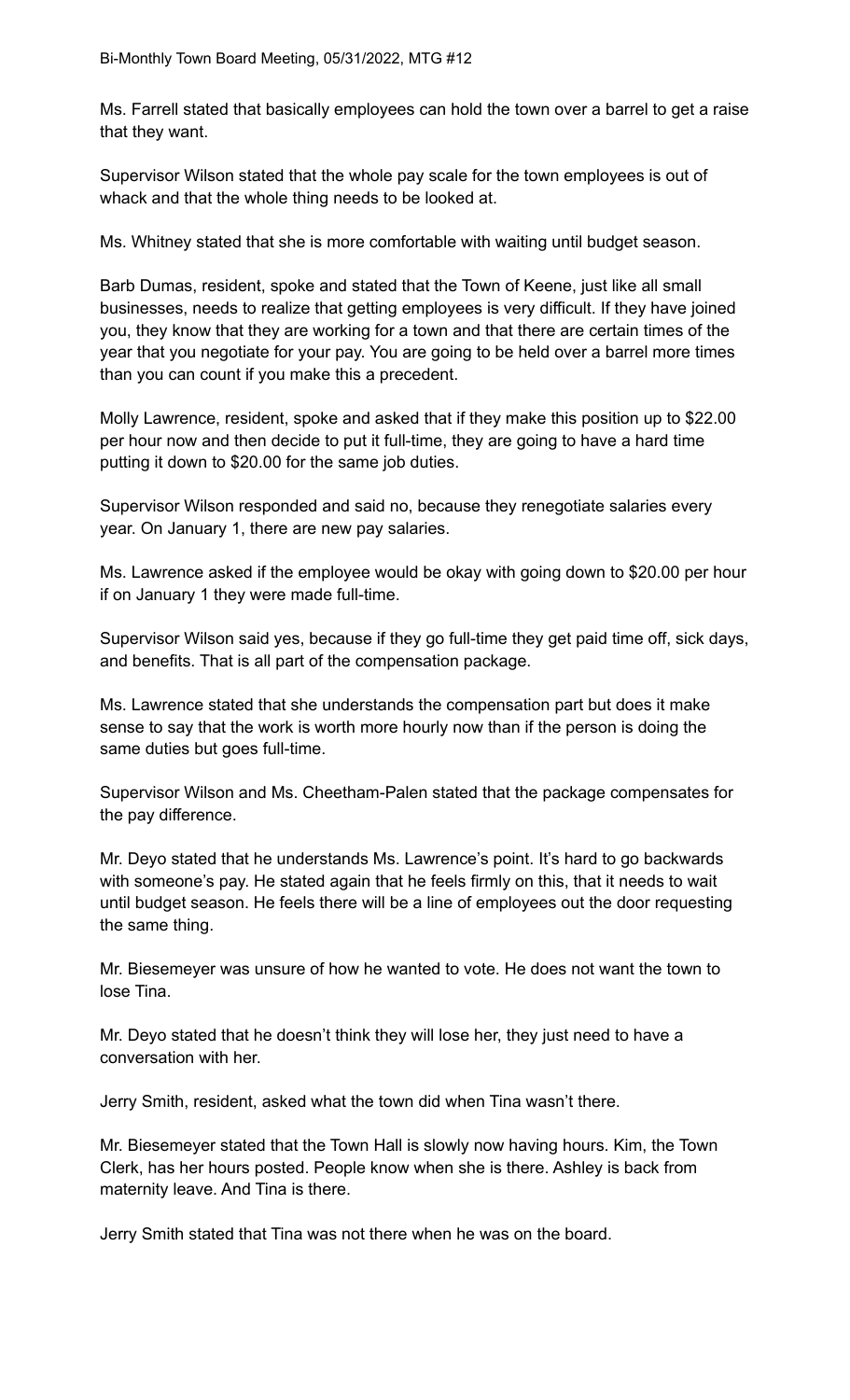Mr. Biesemeyer stated that Mr. Smith was right, but that they cannot go back to how it used to be.

Ms. Whitney stated that they had Ellen, and Susan and Kate.

Mr. Biesemeyer stated that since all of them, we have had Covid and everyone's pay has gone dramatically up. Tina could get a job, boom, just like that.

Ms. LeClair spoke and explained that she did call around to other towns and asked them what they were paying their counselors and lifeguards. If other towns can put it on their camp programs, why can't Keene?

Mr. Biesemeyer stated that right now he is just focusing on Tina.

Mr. Deyo asked Ms. LeClair if she asked what part-time clerks are making in other towns.

Ms. LeClair stated that no she did not.

Mr. Deyo stated that it would be a good question to ask.

Mr. Biesemeyer stated that it is a difficult decision, because he is a strong advocate for not re-negotiating salaries in the middle of budget season. But he is going to vote for the \$22.00.

# **Discussion on Premium Pay for Town employees using ARPA Funds:**

Supervisor Wilson stated that the town has \$25,741.66 in ARPA money from the county to go towards Premium Pay for Town employees who worked through Covid. That's \$25,000 that they can write checks for. So, it's two questions; do they want to use the ARPA money for that, and how do they calculate that? They have two highway employees here that worked all the way through it. Ashley is here and she started working in the middle of it. Do they want to use the money for this? And how do they structure this so that it is fair?

Mr. Deyo asked where the AED's were getting ordered out of.

Supervisor Wilson stated they are getting ordered out of the Town's ARPA Funds. This is money from the county. It was paid out for Premium Pay. So it addresses some of the pay scales that people are concerned about. People feeling like they are getting left behind. We have \$25,000 to work with.

Mr. Deyo stated that they do not have to spend that money. He asked if they could just take some time and go over it and not decide there at the meeting. They should look at how many employees there are and how much they worked during that time. Otherwise, if one employee gets more than another, there will be an issue and complaints.

Ms. Cheetham-Palen stated that she thinks the Supervisor was asking if the Board wants to consider doing that at all.

Supervisor Wilson stated that this was the third time that they had talked about this. Are they going to proceed and come up with a pay scale for this money to try and decipher full-time versus part-time and all of that. The first thing that has to be decided is if the Town Board approves using this for this purpose.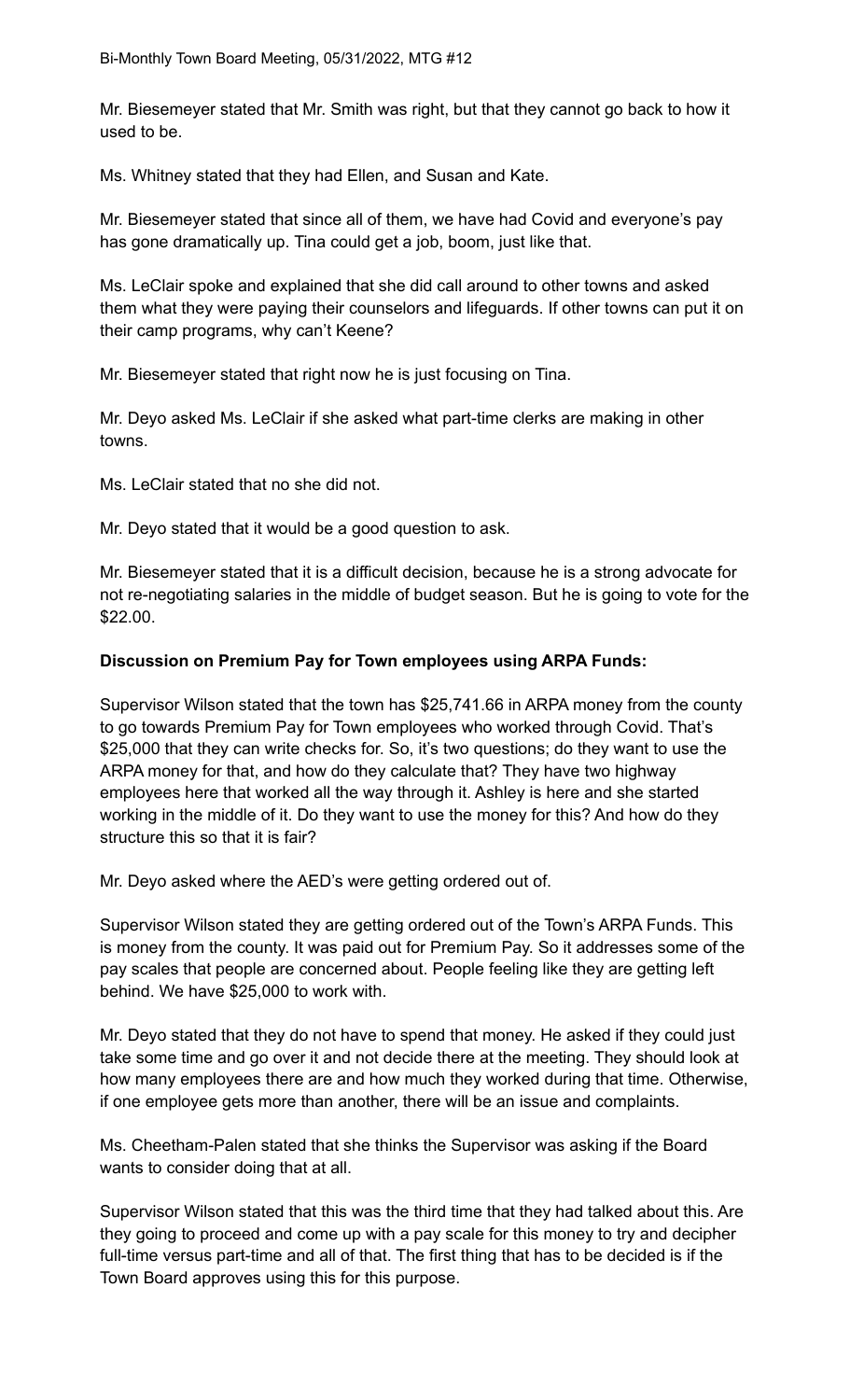Mr. Deyo asked about using it this way as opposed to how else.

Supervisor Wilson answered and said by using it towards more water or something else.

Mr. Deyo stated that he was fine with using it that way (premium pay) as long as they have a discussion of how it will be applied towards the employees.

Supervisor Wilson asked if Reggie, Deputy Highway Superintendent (in charge), wants to add anything and if he wants the Board to work on this, or no.

Mr. Whitney stated that it would be foolish to say no.

Supervisor Wilson asked Andrew Wadsworth, Highway employee, if he had anything to add about this.

Mr. Wadsworth stated that in regards to service time, Reggie has been there 30 years, he has been there 10 years, but they all do the same job duties regardless of service time. They all worked during Covid regardless of the number of years of service. It might grind a little gears if some people get more than others if they all worked.

Supervisor Wilson stated that they would look at several variables to come up with the figures.

Donald Smith, resident, asked what was considered Covid time.

Supervisor Wilson stated that it started in March of 2020, whenever New York State declared the emergency.

Mr. Smith recommended finding out how many months each employee worked during it, and if they worked each month, they get that pay.

Supervisor Wilson stated that was a good start. That they also have to look at if they worked full-time or if they worked part-time.

Molly Lawrence, resident, spoke and stated that Essex County had done this already. It went from the beginning of the pandemic until December for the first payment. They had to work a certain amount of hours during that time frame, and if they did they got the stipend and if they didn't it got pro-rated. It didn't matter what their job title was or what their salary was, it was based on if they worked the set amount of hours.

Mr. Deyo asked Ms. Lawrence if she could get that criteria information for them.

Ms. Lawrence replied yes that she would.

Mr. Deyo recommended getting the information, looking at it, and following suit.

Supervisor Wilson asked if the Town Board was in agreement to proceed with this.

Ann Whitney, resident, asked to speak. She stated that she can get information from Dan Palmer tomorrow. The County has been all taken care of. The Town of Elizabethtown has been all taken care of. Everyone has been all taken care of and then they (Town of Keene) are still trying to figure out what to spend the money on. And also,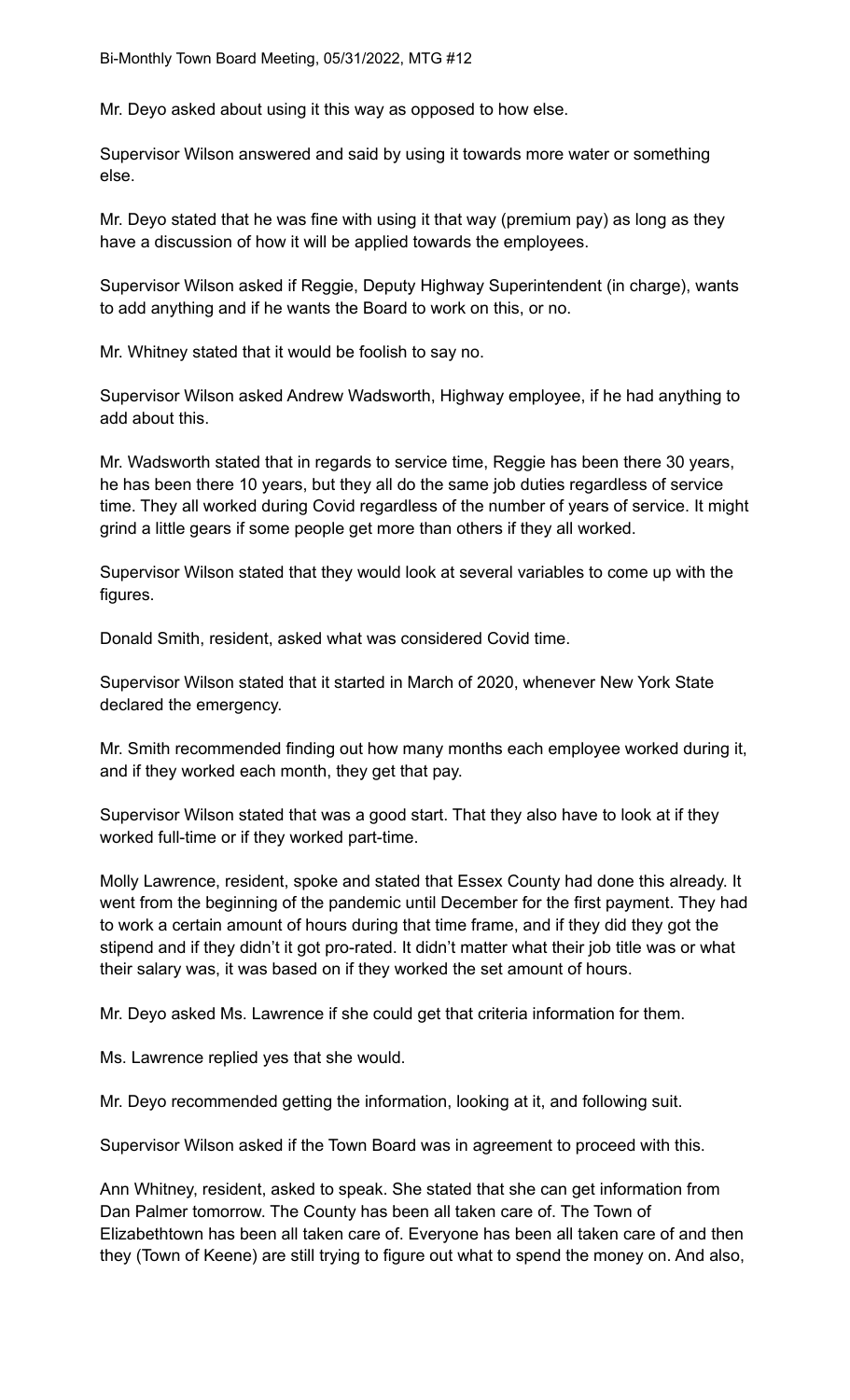Bi-Monthly Town Board Meeting, 05/31/2022, MTG #12

the part-time clerk in Elizabethtown, she does know what she makes and it is \$15.00 per hour.

Supervisor Wilson stated that it was the Town Clerk though.

Ms. Whitney clarified and said no, it is the clerk that works in the Town Hall office.

Supervisor Wilson asked, so not the elected Town Clerk.

Ms. Whitney stated no, the clerk that does the same thing that Tina does. She knew this information and felt that everyone should know that. She also stated that Mountain Lake Services employees received their bonuses.

Supervisor Wilson stated that he has brought this (premium pay) up several times and it's been deferred. Let's wait, let's wait.

Mr. Deyo stated that he thinks they should move forward with it but they need a fair way to do it.

Supervisor Wilson stated that they need to develop a scale. He then asked Ashley LeClair to discuss the inflation on the Town Budget.

# **Impact of Inflation on the Town Budget:**

Ms. LeClair spoke and wanted to make the Board aware of the increase in the cost of the town bills. She had Tina prepare a few examples to share. Casella now charges a \$95.00 per month container fee which they did not charge previously. Gordon Oil and diesel increased from \$4.46 to \$5.56. It was \$1,300.00 to \$3,000.00 in a 3 week period of time. For NYSEG, the water department went from \$1,100 to \$1,900 in one billing cycle. Commercial Sales added a \$3.00 delivery charge and also our Amazon stuff has gone up. She wanted to be sure that the Board was aware that every day Tina notices that there are increased charges for things. Prices really are increasing and they are seeing that.

Mr. Deyo spoke and thanked Ashley for bringing that up and he said that he had spoken with Tina in regards to it as well. It is good that she is keeping them informed. Communication is always important.

Mr. Biesemeyer spoke and stated that there is not much they can do about it.

Mr. Deyo stated that it is good to be made aware, but as they keep paying more here and paying more there, there is a 2% tax cap that they have to meet next year. So, they need to grind things down somewhere, and all they have been talking about tonight is spending.

Supervisor Wilson asked if there were any more questions for Ashley. He stated that they are going to have to make some hard choices, it is not going to get easier. Things are going to continue to get more expensive. It is going to be tough budgeting this year.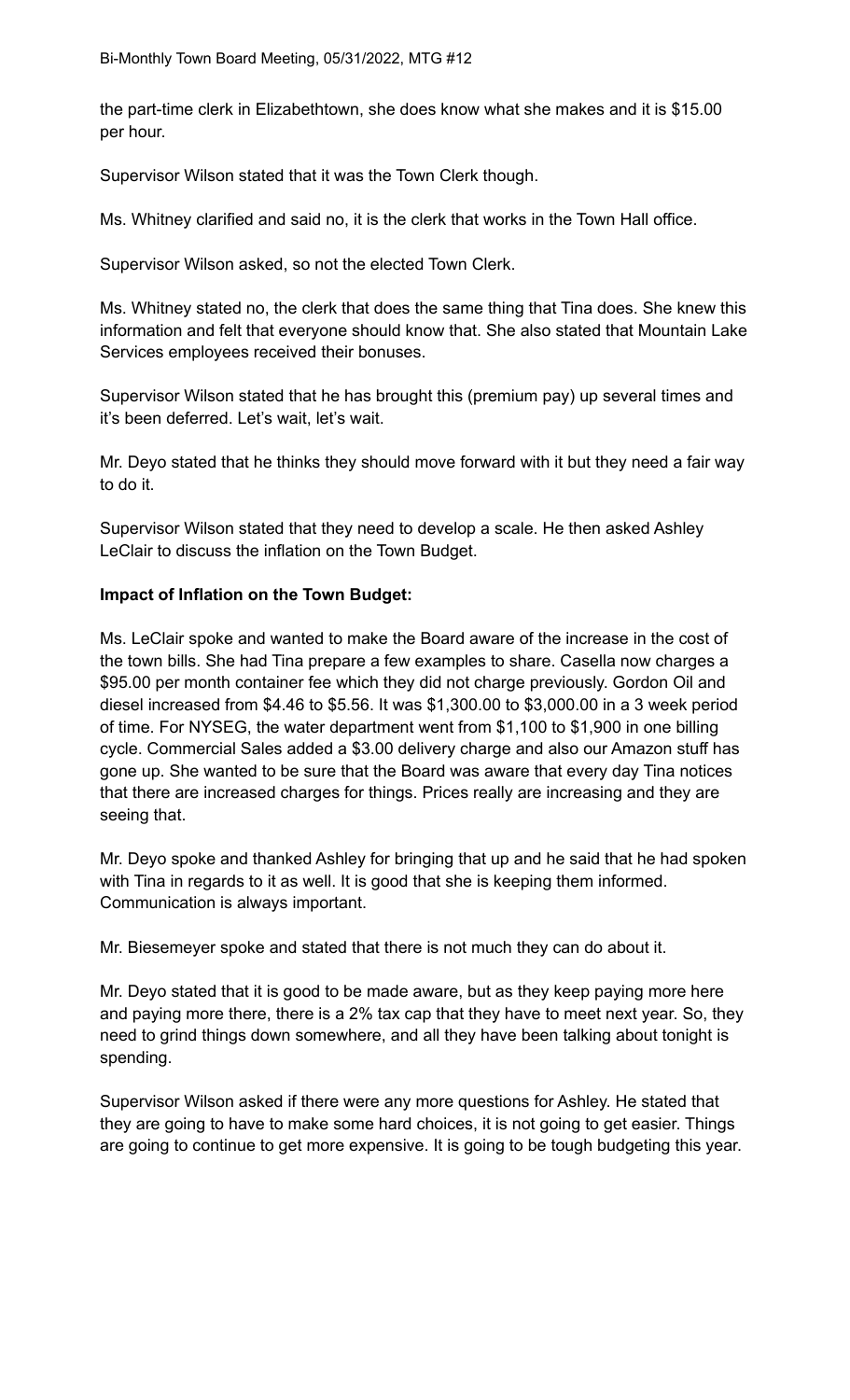# **RESOLUTION TO APPROVE THE USE OF THE KEENE COMMUNITY CENTER PAVILION**

#### **RESOLUTION NO.: 167,2022**

# **INTRODUCED BY: DAVID DEYO WHO MOVED FOR ITS ADOPTION**

### **SECONDED BY: ROBERT BIESEMEYER**

RESOLVED, that the Town Board approves the use of the Keene Community Center Pavilion by the Keene Fire Department Auxiliary for a Softball Tournament on Saturday, August 13th from 10:00 a.m. until 9:00 p.m. at no charge.

Duly adopted this 31st day of May, 2022 by the following vote:

AYES: Supervisor Wilson, Mr. Biesemeyer, Ms. Cheetham-Palen, Mr. Deyo, Ms. **Whitney** 

NAYS: none

#### Discussion held prior to the vote:

The Fire Department Auxiliary intends to have alcohol at the event and are prepared to get a license for it. If said license is obtained, the Town Board does not have any issues with it. This event will also require several picnic tables, so no tables should be removed or brought to the Marcy Field for a wedding that day.

Bill Ferebee recommended that the residents on Church Street should be personally notified by the Auxiliary members that they intend to hold an event until 9:00 p.m. that day as a courtesy.

### **RESOLUTION TO APPROVE THE USE OF THE KEENE COMMUNITY CENTER BASEBALL FIELD**

### **RESOLUTION NO.: 168,2022**

### **INTRODUCED BY: DAVID DEYO WHO MOVED FOR ITS ADOPTION**

### **SECONDED BY: ROBERT BIESEMEYER**

RESOLVED, that the Town Board approves the use of the Keene Community Center Baseball field on the following Thursday evenings at 6:00 p.m. for the Keene Fire Department Auxiliary to hold Community Kickball Games:

- June 16th and 30th
- July 14th and 28th
- August 11th and 25th

Duly adopted this 31st day of May, 2022 by the following vote:

AYES: Supervisor Wilson, Mr. Biesemeyer, Ms. Cheetham-Palen, Mr. Deyo, Ms. **Whitney** 

NAYS: none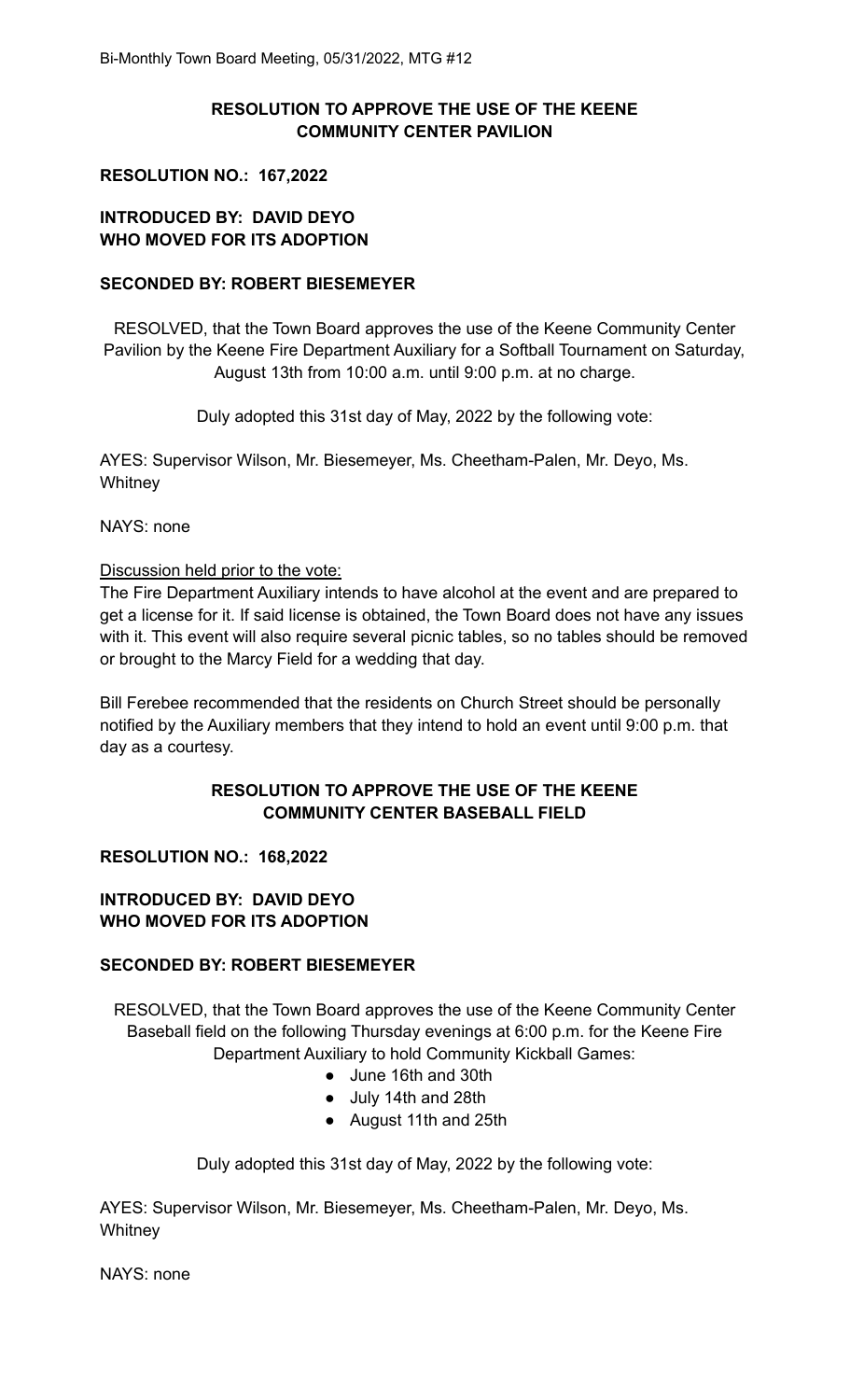# **RESOLUTION TO APPROVE THE USE OF MARCY FIELD**

### **RESOLUTION NO.: 169,2022**

# **INTRODUCED BY: DAVID DEYO WHO MOVED FOR ITS ADOPTION**

### **SECONDED BY: JENNIFER WHITNEY**

RESOLVED, that the Town Board approves the use of Marcy Field by Marcy Post 1312 American Legion for the Flaming Leaves Car Show from 10:00 a.m. to 2:00 p.m. on either Sunday, September 25th or Saturday, September 24th, depending on the layout design with the Farmer's Market already booked for Sunday, September 25th.

Duly adopted this 31st day of May, 2022 by the following vote:

AYES: Supervisor Wilson, Mr. Biesemeyer, Ms. Cheetham-Palen, Mr. Deyo, Ms. **Whitney** 

NAYS: none

# **RESOLUTION TO APPROVE A DONATION TO THE KEENE VALLEY LIBRARY**

### **RESOLUTION NO.: 170,2022**

# **INTRODUCED BY: ROBERT BIESEMEYER WHO MOVED FOR ITS ADOPTION**

# **SECONDED BY: TERESA CHEETHAM-PALEN**

RESOLVED, that the Town Board approves a donation in the amount of \$6,365.00 for their continued support of the Keene Valley Library.

Duly adopted this 31st day of May, 2022 by the following vote:

AYES: Supervisor Wilson, Mr. Biesemeyer, Ms. Cheetham-Palen, Mr. Deyo, Ms. **Whitney** 

NAYS: none

### **Town Clerk discussion in regards to Town Hall hours:**

Kimberly Smith, Town Clerk, spoke and wanted to remind everyone what the Town Clerk hours are: Monday, Tuesday, and Thursday from 8:30 a.m. to 3:00 p.m. They do not coincide necessarily with the Town Hall hours. Supervisor Wilson sets the Town Hall hours. Ashley and Tina are the ones that cover the Town Hall hours. If she is not there, they cannot do what she does, and if they are not there, she cannot do what they do. She would have been in favor of Tina being full-time. On Tuesdays and Thursdays she (Tina) leaves at 11:30 a.m. and she thinks it would benefit the town if she was there everyday all day so that there was at least one there continuously. Ashley is there most days all day too, but Tina has been a great help.She was glad that they decided on a raise for her. With Ellen doing both jobs before, as Teresa said doing Clerk and Town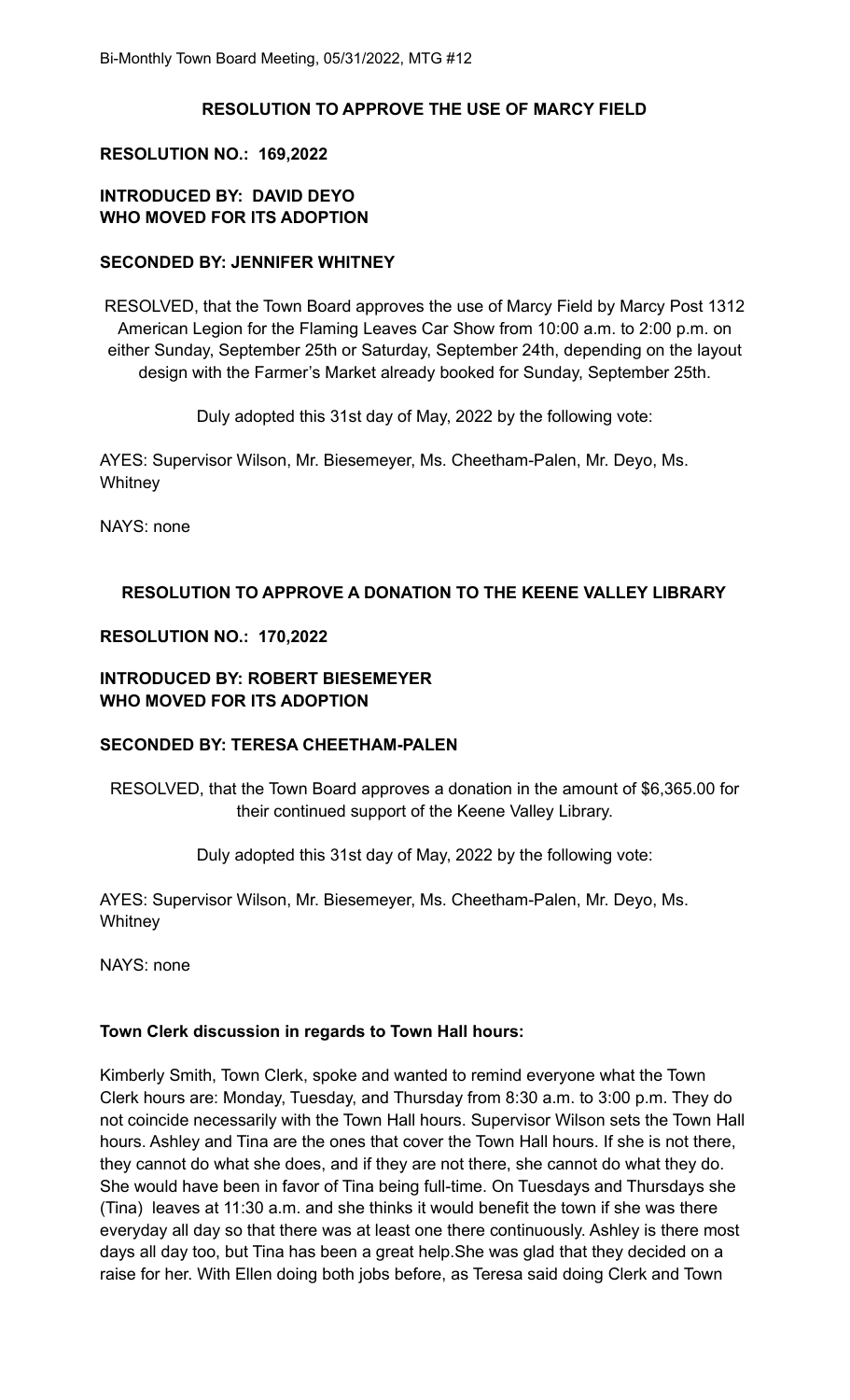Clerk, some people/residents get confused and think that if the Town Clerk is not there, they can still do Town Clerk business with the other staff. So she just wanted to clarify that there is a difference between the hours and the duties.

Mr. Deyo stated that making sure things are posted on the Town Website and to post a sign on the outside of the Town Hall entrance stating the Town Clerk hours would be helpful so that people do not go in and ask Ashley where she is.

Ms. Smith stated that she does have her days and hours posted on the Town Clerk bulletin board outside her office.

Mr. Biesemeyer stated that the way the Town Hall is running right now with Ashley, Tina, and Kim, that the three of them are getting things running smoothly for people and it is going good.

Mr. Deyo stated that yes, not to sound negative, but that the Town Hall is running much better than it was a year ago.

Ms. Smith thanked Mr. Deyo and Mr. Biesemeyer for their comments.

Supervisor Wilson thanked Ms. Smith for discussing the hours and for being a voice of support for Tina.

### **RESOLUTION TO TRANSFER FUNDS WITHIN THE GENERAL FUND**

### **RESOLUTION NO.: 171,2022**

### **INTRODUCED BY: ROBERT BIESEMEYER WHO MOVED FOR ITS ADOPTION**

### **SECONDED BY: TERESA CHEETHAM-PALEN**

RESOLVED, that \$459.04 is approved to be transferred out of #A019904.01.004.00 Contingency Line with \$102.04 moved into #A016604.01.004.00 Central Supply CE and \$357.00 moved into #A074104.01.004.00 Library CE.

Duly adopted this 31st day of May, 2022, by the following vote:

AYES: Supervisor Wilson, Mr. Biesemeyer, Ms. Cheetham-Palen, Mr. Deyo, Ms. **Whitney** 

NAYS: none

### **RESOLUTION TO TRANSFER FUNDS WITHIN SW #1 FUND**

#### **RESOLUTION NO.: 172,2022**

**INTRODUCED BY: ROBERT BIESEMEYER WHO MOVED FOR ITS ADOPTION**

**SECONDED BY: JENNIFER WHITNEY**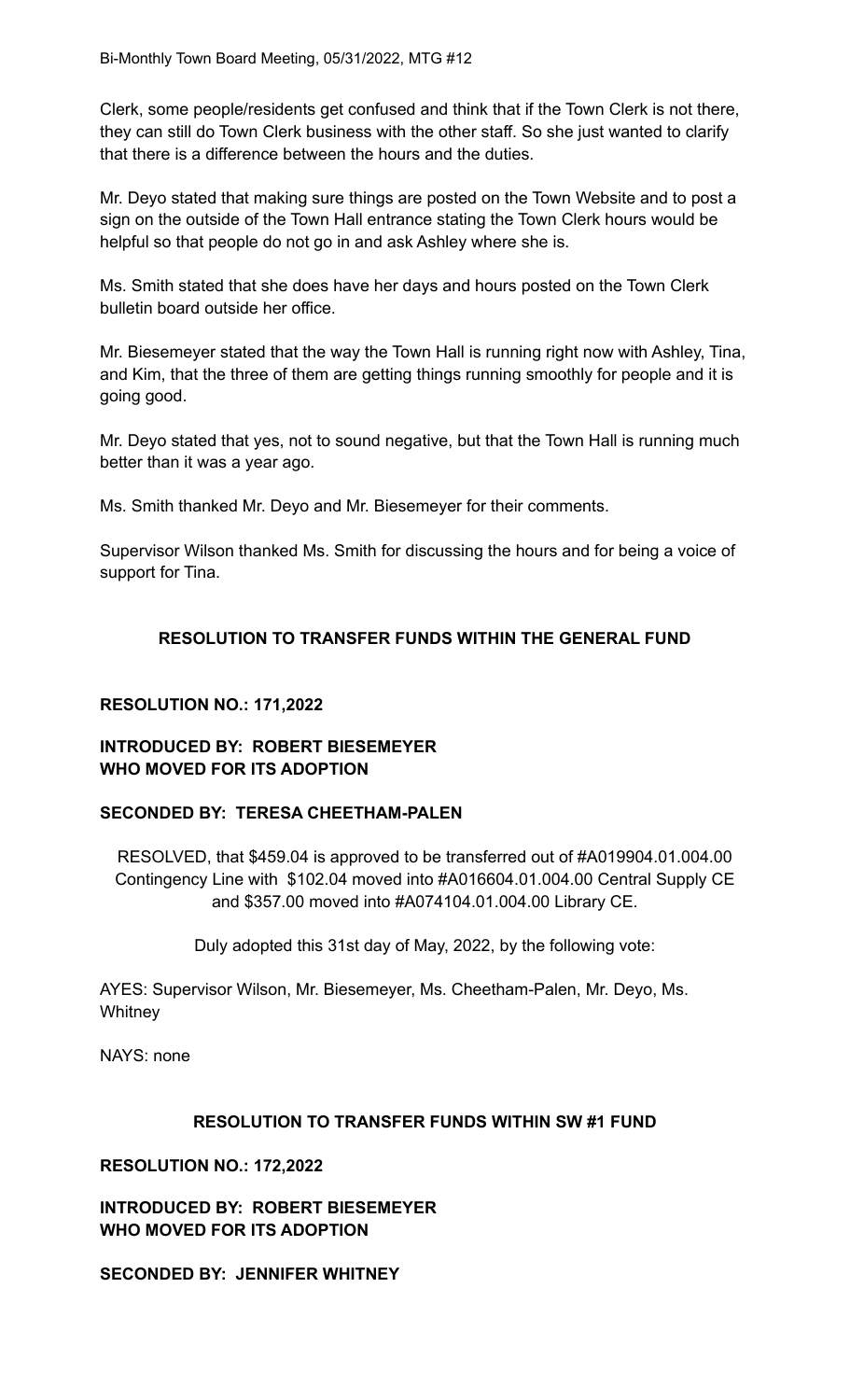RESOLVED, that \$1,299.55 is approved to be transferred out of SW#1 83202.7.002 Source Power Pump EQ and moved into SW#1 83204.7.004 Source Power Pump CE.

Duly adopted this 31st day of May, 2022, by the following vote:

AYES: Supervisor Wilson, Mr. Biesemeyer, Ms. Cheetham-Palen, Mr. Deyo, Ms. **Whitney** 

NAYS: none

**SUPERVISOR'S REPORT:** (none)

**AUDIT BILLS:**

#### **RESOLUTION TO AUDIT THE BILLS**

#### **RESOLUTION NO.: 173,2022**

# **INTRODUCED BY: DAVID DEYO WHO MOVED FOR ITS ADOPTION**

### **SECONDED BY: ROBERT BIESEMEYER**

RESOLVED, that the Town Board approves the following bills for payment, including those that were prepaid.

Multi-Fund Vouchers numbered 22-433 to 22-477, totaling \$90,978.36, as follows:

| <b>General Fund Bills</b> | \$31,165.22 |
|---------------------------|-------------|
| <b>Highway Fund Bills</b> | 42,041.08   |
| <b>Library Fund Bills</b> | 43.66       |
| Water District #1 Bills   | 9,007.64    |
| Water District #2 Bills   | 8,720.76    |

Duly adopted this 31st day of May, 2022, by the following vote:

AYES: Supervisor Wilson, Mr. Biesemeyer, Ms. Cheetham-Palen, Mr. Deyo

NAYS: none

ABSTAINED: Ms. Whitney

**ADJOURNMENT:**